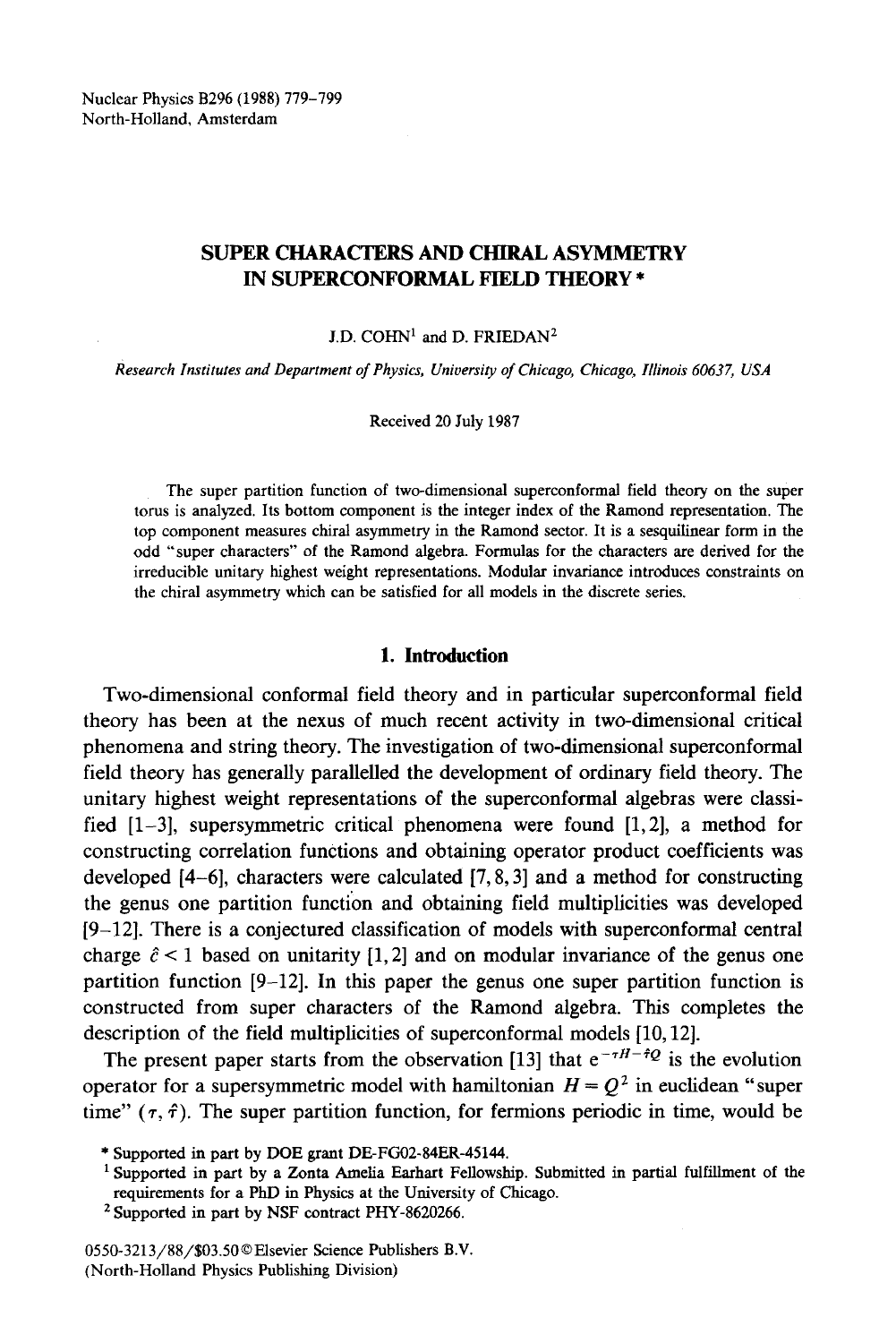tr(-1)<sup> $F_{\rm e}$ - $H$ - $\dot{\theta}$ . The bottom component of this trace is the supersymmetry index.</sup> The top component vanishes, since either  $Q = 0$  or the states form doublets under Q and  $(-1)^F$ .

The Ramond sector of a superconformal field theory has an analogous structure, except that there are two anticommuting supersymmetry generators,  $G_0$  and  $G_0$ , with the hamiltonian given by  $H = G_0^2 + G_0^2$ . In complex euclidean "super time"  $(\tau, \hat{\tau})$  the super partition function is

$$
Z_{\text{sup}} = \text{tr}_{\text{R}}(-1)^{F} \exp 2\pi i (\tau G_{0}^{2} + \hat{\tau}G_{0} - \bar{\tau}\bar{G}_{0}^{2} - \hat{\tau}\bar{G}_{0})
$$
  
= Z<sub>++</sub>(\tau, \bar{\tau}) + 4\pi^{2} i \hat{\tau}\hat{\tau} Z\_{\text{top}}(\tau, \bar{\tau}), (1)

$$
Z_{\text{top}} = \text{tr}_{R}(-1)^{F} i G_{0} \overline{G}_{0} q^{G_{0}^{2}} \overline{q}^{\overline{G}_{0}^{2}}, \qquad q = e^{2\pi i \tau}. \tag{2}
$$

The trace is over the Ramond sector. The bottom component  $Z_{++} = \text{tr}_R(-1)^F$  is the integer supersymmetry index. The top component  $Z_{\text{top}}$  now can be nonzero because there are two supersymmetry generators.

The euclidean time  $\tau$  might be written as  $i\beta + \theta$  with  $\beta$  interpreted as inverse temperature and  $\theta$  as a translation in circular space, in a  $1 + 1$  dimensional system. More abstractly,  $\tau$  is a "modulus" for the two-dimensional box or torus made by identifying points in the complex plane under the lattice of translations  $z \rightarrow z + m\tau$ + n, for all integer m, n. The super time  $\tau$ ,  $\hat{\tau}$  is the supermodulus of the super torus  $z \rightarrow z + m(\tau + \theta \hat{\tau}) + n$ ,  $\theta \rightarrow \theta + m\hat{\tau}$ . These are the super tori with odd spin structure - periodic fermion boundary conditions around both cycles.

Different values of  $\tau$ ,  $\hat{\tau}$  can represent superconformally equivalent surfaces. The modulus  $\tau$ ,  $\hat{\tau}$  describes the same super torus as all its modular transforms. The generators of the supermodular group are the fractional linear transformations  $\tau \to \tau + 1$ ,  $\hat{\tau} \to \hat{\tau}$  and  $\tau \to -1/\tau$ ,  $\hat{\tau} \to \tau^{-3/2} \hat{\tau}$  [14]. The super partition function is modular invariant,

$$
Z_{\text{top}}(\tau+1, \bar{\tau}+1) = Z(\tau, \bar{\tau}),
$$
  
\n
$$
Z_{\text{top}}(-1/\tau, -1/\bar{\tau}) = \tau^{3/2} \bar{\tau}^{3/2} Z_{\text{top}}(\tau, \bar{\tau}).
$$
\n(3)

The top component of the super partition function measures the chiral asymmetry of the two-dimensional fermions. It vanishes if the model contains chiral fermions, with separately conserved parities of left and right moving fermions,  $(-1)^F$  and  $(-1)^{\overline{F}}$ . More generally, the super partition function must be an even function of the odd supermoduli  $\hat{\tau}$  and of the odd supermoduli  $\hat{\tau}$  separately. This is necessary in superstring models where the GOS projection is done separately on left and right moving fermions. These theories are defined on chiral supermoduli space where  $\hat{\tau} \rightarrow -\hat{\tau}$  and  $\hat{\tau} \rightarrow -\hat{\tau}$  are both symmetry transformations.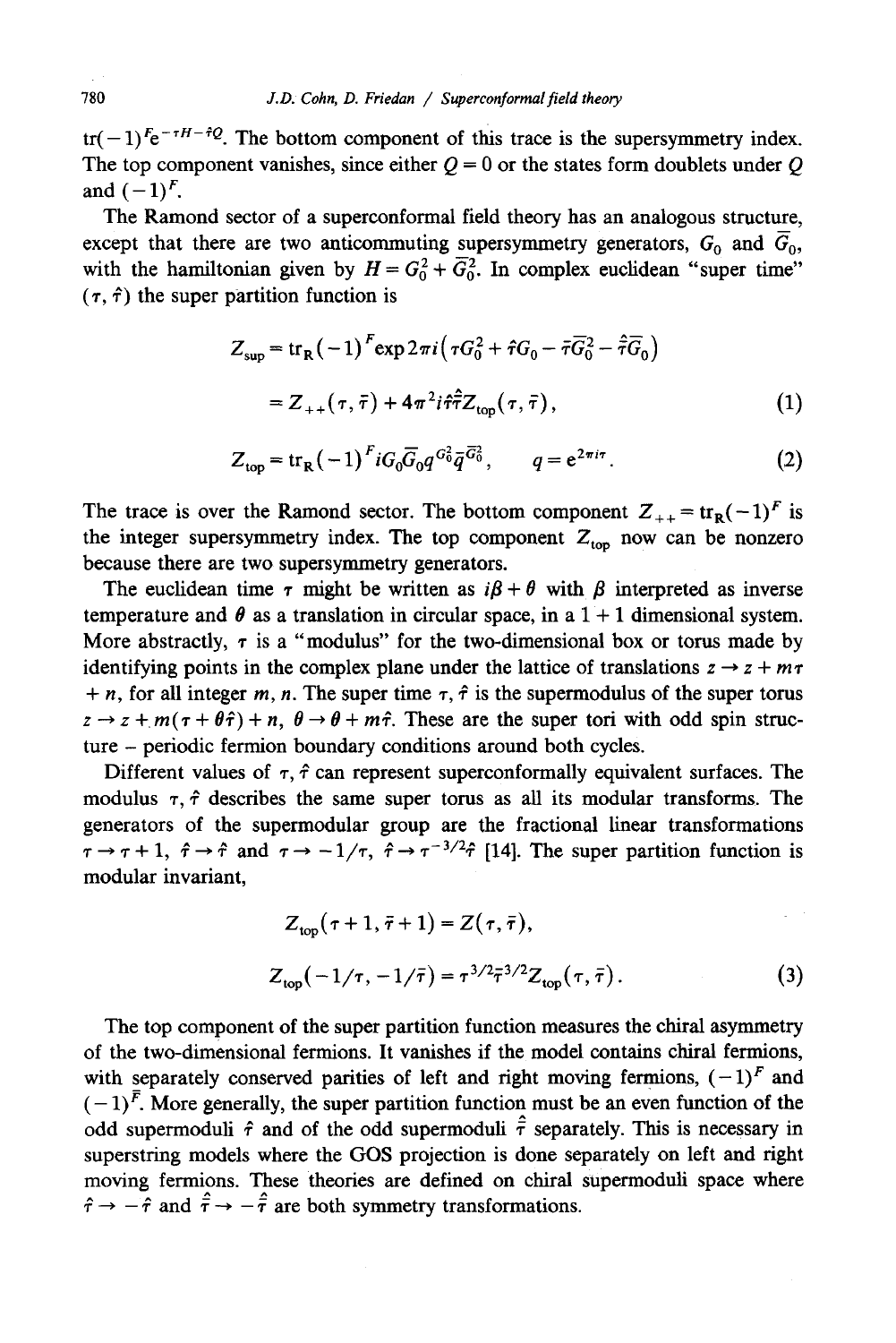$Z_{\text{top}}$  will be decomposed, below, into a sesquilinear form

$$
Z_{\text{top}}(\tau,\bar{\tau}) = \sum_{a,\,b} 2I_{a,\,b}\hat{\chi}^a(\tau)\overline{\hat{\chi}^b(\tau)}
$$
(4)

in the odd super characters

$$
\hat{\chi}^a(\tau) = \text{tr}_{\lambda_a} \big( G_0 q^{G_0^2} \big). \tag{5}
$$

The trace tr<sub> $\lambda$ </sub> is taken over the irreducible highest weight representation of the Ramond algebra with the single highest weight vector  $|\lambda\rangle$ ,  $G_0|\lambda\rangle = \lambda |\lambda\rangle$ . The indices  $a, b$  range over the inequivalent irreducible representations with weights  $\lambda_a$ ,  $\lambda_b$ . These representations seem not to have been considered previously. They introduce an extra subtlety into the classification problem for superconformal models since their highest weight vectors are  $G_0$  eigenstates. The  $L_0$  eigenvalue, used in previous analyses, determines the  $G_0$  eigenvalue only up to a sign. The matrix element  $I_{ab}$  is an integer which measures the net chirality in the spin fields (Ramond representations) of weights  $\lambda_a$ ,  $\lambda_b$ .

We proceed by reworking old representation-theoretic arguments to evaluate the super characters  $\hat{\chi}^a(\tau)$ . In the now standard way [9] the modular transformations act by linear matrices on the odd super characters  $\hat{\chi}^a(\tau)$ . The modular invariance of  $Z_{\text{sup}}$  becomes modular invariance of the sesquilinear matrix  $I_{ab}$ . The chirality matrix  $I_{ab}$  is found for each model in the conjectured complete list of the unitary discrete series. It did not seem a priori obvious that every model would have a consistent chirality matrix.

This construction completes the structural analysis of the genus one super partition function for superconformal field theories.

Sects. 2 and 3 describe the representations of one and two Ramond algebras, The super partition function is analyzed in sect. 4. The super characters are calculated in sect. 5 and the chirality matrices  $I_{a,b}$  are found in sect. 6. Sect. 7 is the conclusion. Details are placed in the appendix.

## **2. Representations of the Ramond algebra**

The commutation relations of the  $N = 1$  superconformal algebras are

$$
[L_m, L_n] = (m-n)L_{m+n} + \frac{1}{8}\hat{c}(m^3 - m)\delta_{m,-n},
$$
  
\n
$$
[L_m, G_n] = (\frac{1}{2}m - n)G_{m+n},
$$
  
\n
$$
[G_m, G_n]_+ = 2L_{m+n} + \frac{1}{2}\hat{c}(m^2 - \frac{1}{4})\delta_{m,-n}.
$$
\n(6)

The central charge  $\hat{c}$  commutes with all the generators and is represented by a real

781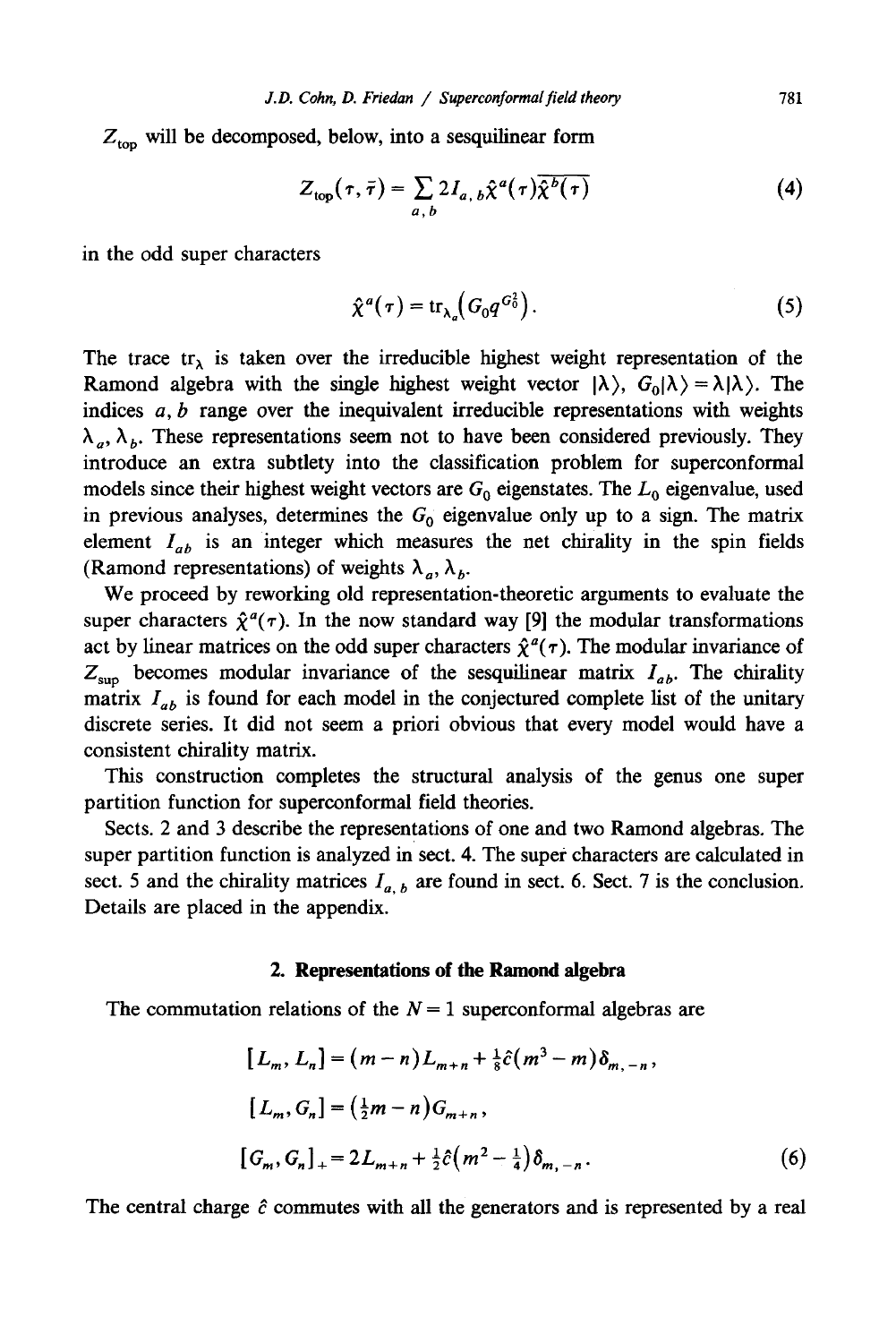number in each superconformal field theory (and in each irreducible representation). There are two inequivalent algebras. The Ramond algebra has anticommuting generators  $G_n$  indexed by *n* integer while the Neveu-Schwarz algebra has *n* half-integer [15]. In this paper we study only the Ramond algebra.

Previous treatments considered the extended Ramond algebra which includes a fermion chirality operator  $(-1)^F$  satisfying

$$
[L_m, (-1)^F] = [G_m, (-1)^F]_+ = 0.
$$
 (7)

The highest weight vectors of the extended algebra form a representation of  $(-1)^F$ and  $G_0$  and thus are two-fold degenerate, unless  $G_0 = 0$ . The states with  $G_0 = 0$  $(\bar{G}_0 = 0)$  are left (right) supersymmetric. The irreducible representations with supersymmetric highest weight vector,  $G_0 = 0$  or  $\overline{G}_0 = 0$ , can be ignored since they do not contribute to  $Z_{\text{top}}$ .

The highest weight vectors  $|h, \pm \rangle$  of the extended algebra satisfy

$$
L_{+n}|h, \pm \rangle = 0, \t G_{+n}|h, \pm \rangle = 0, \t n > 0,
$$
  

$$
L_{0}|h, \pm \rangle = h|h, \pm \rangle, \t (-1)^{F}|h, \pm \rangle = \pm |h, \pm \rangle,
$$
  

$$
G_{0}|h, + \rangle = |h, -\rangle, \t G_{0}|h, -\rangle = (h - \frac{1}{16}\hat{c})|h, +\rangle.
$$
 (8)

The irreducible highest weight representation  $L_{ext}(h, \hat{c})$  of the extended Ramond algebra is generated by the raising operators  $L_{-n}$ ,  $G_{-n}$  acting on the highest weight states  $|h, \pm \rangle$ .

Every representation  $L_{ext}(h, \hat{c})$  of the extended Ramond algebra is reducible as a representation of the unextended Ramond algebra. The zero modes of the unextended Ramond algebra consist of the commuting generators  $L_0$ ,  $G_0$  so each irreducible representation has a single highest weight vector  $|\lambda\rangle$  satisfying

$$
L_n|\lambda\rangle = 0, \t G_n|\lambda\rangle = 0, \t n > 0
$$
  

$$
G_0|\lambda\rangle = \lambda|\lambda\rangle, \t L_0|\lambda\rangle = h(\lambda)|\lambda\rangle, \t h(\lambda) = \lambda^2 + \frac{1}{16}\hat{c}.
$$
 (9)

Write  $L(\lambda, \hat{c})$  for the irreducible highest weight representation generated by the raising operators acting on  $|\lambda\rangle$ .

For a non-supersymmetric highest weight vector,  $\lambda^2 = h - \frac{1}{16} \hat{c} \neq 0$ , the irreducible representation of the extended algebra decomposes into a direct sum of two irreducibles of the unextended algebra:

$$
L_{\text{ext}}(h,\hat{c}) = L(\lambda,\hat{c}) \oplus L(-\lambda,\hat{c}), \qquad (-1)^F | \pm \lambda \rangle = | \mp \lambda \rangle. \tag{10}
$$

The operator  $R_{\lambda}$  is to be 1 on  $L(\lambda, \hat{c})$  and  $-1$  on  $L(-\lambda, \hat{c})$ .  $R_{\lambda}$  is constructed by

Ċ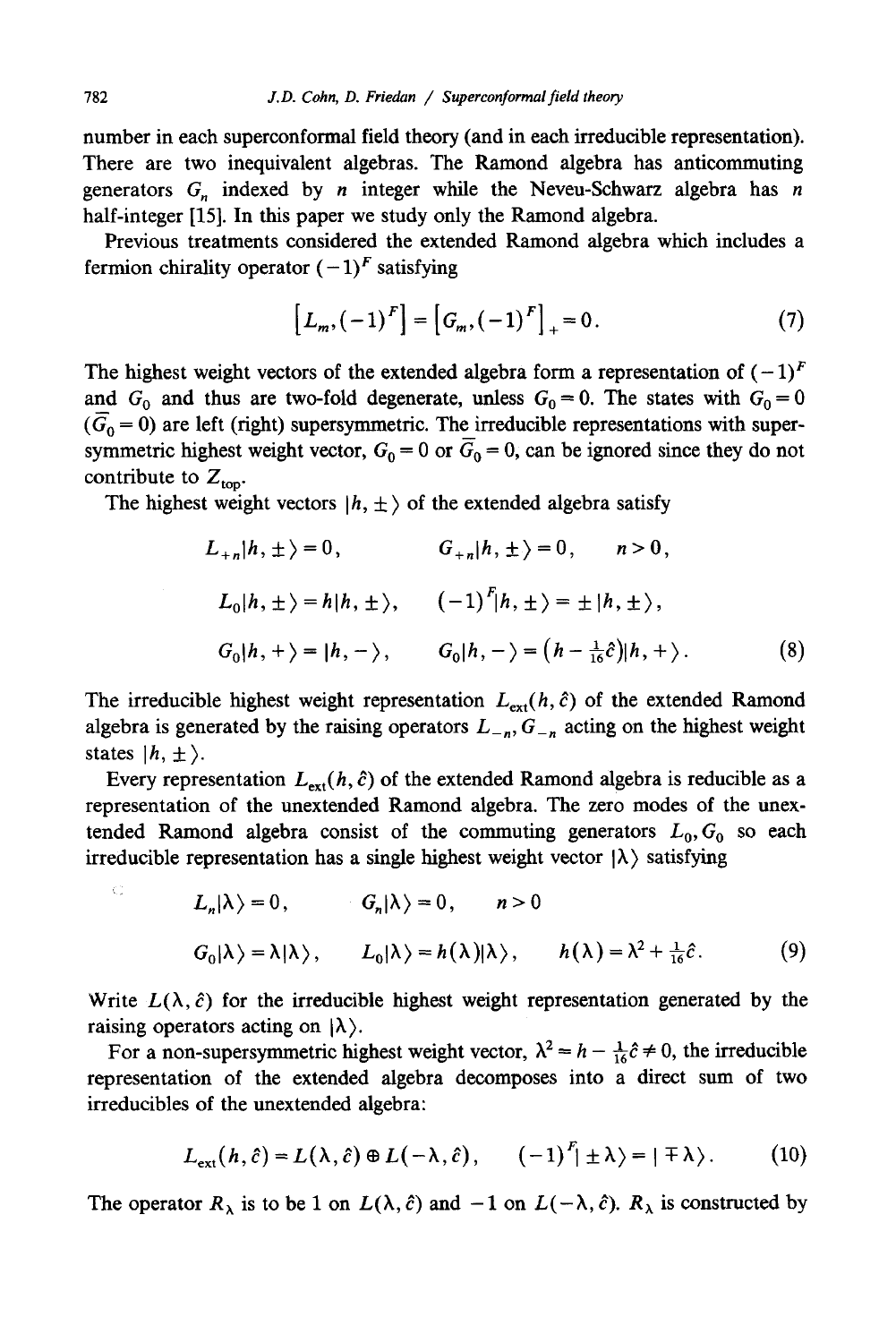having it act as  $\lambda^{-1}G_0$  on the highest weight states  $|h, \pm \rangle$ , and extending to the descendants by requiring  $[R_{\lambda}, G_{n}] = [R_{\lambda}, L_{n}] = 0$ . The projections onto  $L(\pm \lambda, \hat{c})$ are then  $\frac{1}{2}(1 \pm R_{\lambda})$ .

The classification of irreducible unitary highest weight representations of the extended Ramond algebra was given in ref. [2, 3]. It is an immediate consequence that the unitary representations of the unextended Ramond algebra are for  $\hat{c} \geq 1$ , all  $\lambda$  real, and for  $c < 1$  the discrete series

$$
\hat{c} = \hat{c}(m) = 1 - \frac{8}{m(m+2)}, \qquad m = 2, 3, ...
$$
  

$$
\lambda = \lambda_{p,q}(m) = \frac{(m+2)p - mq}{\sqrt{8m(m+2)}}, \qquad \begin{array}{l} p = 1, 2, ..., m-1 \\ q = 1, 2, ..., m+1, \\ p - q \text{ odd.} \end{array}
$$
  

$$
\lambda_{p,q} = -\lambda_{m-p,m+2-q}.
$$
 (11)

For odd values of m there is no state with  $\lambda = 0$ , so the unitary representations all pair under this symmetry. For m even, all representations again pair except the  $\lambda = 0$  "supersymmetric" representation  $p = \frac{1}{2}m$ ,  $q = \frac{1}{2}m + 1$ .

#### **3. Representations of two Ramond algebras**

In superconformal field theories of the type we are discussing there are two superconformal algebras  $\{L_n, G_n\}$  and  $\{\overline{L}_n, \overline{G}_n\}$ . The odd generators of these two algebras anticommute, so the irreducible representations are not necessarily tensor products of irreducible representations of the individual algebras. Every irreducible representation of the two Neveu-Schwarz algebras is a tensor product. But for the two Ramond algebras the tensor product representation decomposes into the direct sum of two representations of opposite chirality.

The zero modes of the two Ramond algebras are generated by  $G_0$  and  $\overline{G}_0$ ,

$$
[G_0, \overline{G}_0]_+ = 0. \tag{12}
$$

The highest weight states, as irreducible representations of the zero mode algebra, are doublets, excepting the representations with  $G_0 = 0$  or  $\overline{G}_0 = 0$ . The zero mode algebra is realized on the highest weight states by Pauli matrices

$$
G_0 = \lambda \begin{pmatrix} 0 & 1 \\ 1 & 0 \end{pmatrix}, \qquad \overline{G}_0 = \overline{\lambda} \begin{pmatrix} 0 & i \\ -i & 0 \end{pmatrix}.
$$
 (13)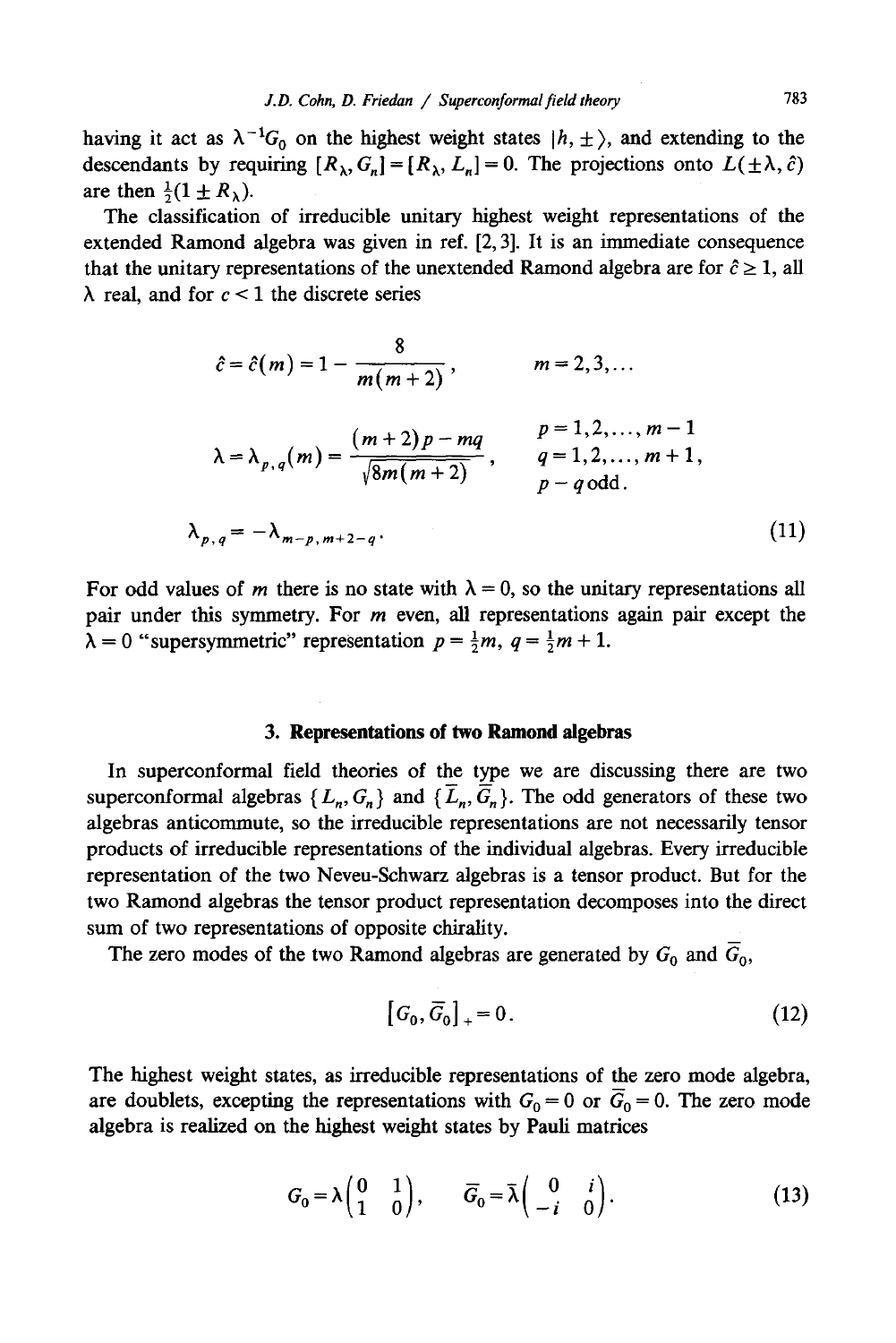Given  $G_0$  and  $\overline{G}_0$  it is always possible to make an operator  $(-1)^F$ . In fact, on the highest weight states there are two possibilities

$$
(-1)^F = \varepsilon \begin{pmatrix} 1 & 0 \\ 0 & -1 \end{pmatrix}, \qquad \varepsilon = \pm 1. \tag{14}
$$

The action on the descendants is then fixed by the (anti)commutation relations (7). The corresponding highest weight representations are called  $L^{\epsilon}(\lambda, \bar{\lambda}, \hat{c})$ .

Acting on the highest weight states,

$$
(-1)^{F} i G_0 \overline{G}_0 = \varepsilon \lambda \overline{\lambda} \begin{pmatrix} 1 & 0 \\ 0 & 1 \end{pmatrix}.
$$
 (15)

The invariants characterizing these representations are  $\lambda^2$ ,  $\bar{\lambda}^2$  and  $\epsilon \lambda \bar{\lambda}$ . That is,

$$
L^{\pm}(\lambda, \bar{\lambda}, \hat{c}) = L^{\pm}(-\lambda, -\bar{\lambda}, \hat{c}) = L^{\mp}(-\lambda, \bar{\lambda}, \hat{c}).
$$
 (16)

Every representation of two Ramond algebras automatically has an operator  $(-1)^{\overline{F}}$ , and there are two such irreducible representations  $L^{\pm}(\lambda, \overline{\lambda}, \hat{c})$  for every pair of weights h,  $\bar{h}$ . If  $\lambda$  is nonzero and real, which is implied by unitarity (and  $G_0 \neq 0$ ), the invariant of the representation is the chirality  $\epsilon \lambda \bar{\lambda}/|\lambda \bar{\lambda}| = \pm 1$ . This is the sign of that representation's contribution to  $Z_{\text{top}}$ .

In a chiral theory there are two extended Ramond algebras,  $(-1)^F$ ,  $G_n$  and  $(-1)^F$ ,  $\overline{G}_n$ . It is useful to regard the irreducible representations of two extended Ramond algebras as the tensor product representations

$$
L_{\text{ext}}(h, \bar{h}, \hat{c}) = L_{\text{ext}}(h, \hat{c}) \otimes L_{\text{ext}}(\bar{h}, \hat{c})
$$
(17)

of two *commuting* extended Ramond algebras  $(-1)^{F_L}$ ,  $G_r^L$  and  $(-1)^{F_R}$ ,  $G_r^R$ . The representation on the tensor product is

$$
G_n = G_n^{\text{L}} \otimes \mathbf{1}, \qquad (-1)^F = (-1)^{F_{\text{L}}} \otimes \mathbf{1},
$$
  

$$
\overline{G}_n = (-1)^{F_{\text{L}}} \otimes G_n^{\text{R}}, \qquad (-1)^{\overline{F}} = \mathbf{1} \otimes (-1)^{F_{\text{R}}}.
$$
 (18)

The total fermion parity is  $(-1)^{F_{\text{tot}}} = (-1)^{F}(-1)^{\overline{F}}$ .

 $L_{\text{ext}}(h, \bar{h}, \hat{c})$  splits under the two unextended algebras into the direct sum of two irreducible representations of opposite chirality,

$$
L_{\text{ext}}(h, \bar{h}, \hat{c}) = L^{+}(\lambda, \bar{\lambda}, \hat{c}) \oplus L^{-}(\lambda, \bar{\lambda}, \hat{c}), \qquad (19)
$$

where  $\lambda^2 = h - \frac{1}{16}\hat{c}$  and  $\bar{\lambda}^2 = \bar{h} - \frac{1}{16}\hat{c}$ . This can be seen by writing an operator R which is 1 on  $L^+(\lambda, \bar{\lambda}, \hat{c})$  and  $-1$  on  $L^-(\lambda, \bar{\lambda}, \hat{c})$ . In the tensor product represen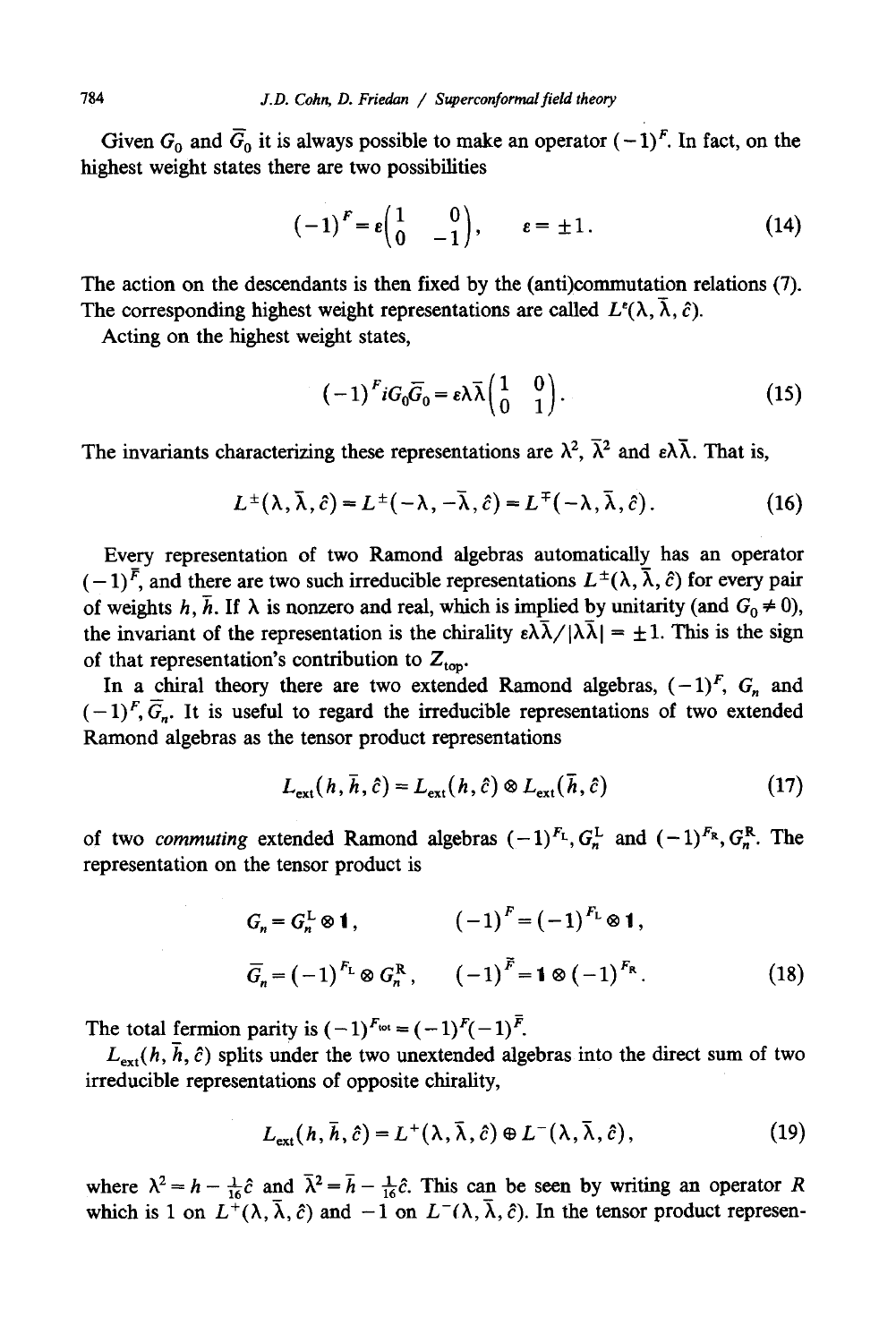tation

$$
R = RL \otimes i^{-1}(-1)^{FR} RR,
$$
 (20)

satisfying

$$
R^2 = 1
$$
,  $[R, (-1)^{F_{\text{tot}}}]_+ = 0$ ,  $[R, G_n] = [R, \overline{G}_n] = 0$ , (21)

and the projections are

$$
L^{\pm}(\lambda,\bar{\lambda},\hat{c})=\tfrac{1}{2}(1\pm R)L_{\text{ext}}(h,\hat{c})\otimes L_{\text{ext}}(\bar{h},\hat{c}).
$$
\n(22)

This can be used to calculate the contribution of  $L^{\pm}(\lambda, \overline{\lambda}, \hat{c})$  to  $Z_{\text{top}}$ :

$$
\begin{split} \operatorname{tr}_{L^{\pm}}(-1)^{F} i G_{0} \overline{G}_{0} q^{G_{0}^{2}} \overline{q}^{\overline{G}_{0}^{2}} = \operatorname{tr}_{L_{\text{ext}}^{\pm}} \frac{1}{2} (1 \pm R) (-1)^{F} i G_{0} \overline{G}_{0} q^{G_{0}^{2}} \overline{q}^{\overline{G}_{0}^{2}} \\ &= \pm \frac{1}{2} \operatorname{tr}_{L_{\text{ext}}} R(-1)^{F} i G_{0} \overline{G}_{0} q^{G_{0}^{2}} \overline{q}^{\overline{G}_{0}^{2}} \\ &= \pm \frac{1}{2} \operatorname{tr}_{L_{\text{ext}}} R^{L} G_{0}^{L} q^{(G_{0}^{L})^{2}} \otimes G_{0}^{R} R^{R} \overline{q}^{(G_{0}^{R})^{2}} \\ &= \pm \frac{1}{2} \operatorname{tr}_{L_{\text{ext}}} R^{L} G_{0}^{L} q^{(G_{0}^{L})^{2}} \operatorname{tr}_{L_{\text{ext}}} R^{R} G_{0}^{R} \overline{q}^{(G_{0}^{R})^{2}}. \end{split} \tag{23}
$$

Each factor in this product is a super character,

$$
\text{tr}_{L_{\text{ext}}} R^L G_0^L q^{(G_0^L)^2} = 2 \, \text{tr}_{L_{\text{ext}}} \frac{1}{2} \big( 1 + R^R \big) G_0^R \overline{q}^{(G_0^R)^2} = 2 \, \text{tr}_{\lambda} G_0 q^{G_0^2},\tag{24}
$$

so the contribution of  $Z_{\text{top}}$  is

$$
\text{tr}_{L^{\pm}}(-1)^{F}iG_{0}\overline{G}_{0}q^{G_{0}^2}\overline{q}^{\overline{G}_{0}^2} = \pm 2\,\text{tr}_{\lambda}G_{0}q^{G_{0}^2}\text{tr}_{\overline{\lambda}}G_{0}\overline{q}^{G_{0}^2}.\tag{25}
$$

This uses the fact that  $tr((-1)^{F}G_{0}q^{G_{0}^{2}}) = 0$  on  $L_{ext}(h, \hat{c})$ . The  $tr_{\lambda}$  is the trace on the representation  $L(\lambda, \hat{c})$  of one unextended Ramond algebra.

# **4. The super partition function**

The trace of the super evolution operator, eq. (1), is the genus one super partition function on the odd piece of genus one supermoduli space. The super partition function is a function on the supermoduli space of super-Riemann surfaces. In genus one this is the space of super tori. The supermoduli space for each genus consists of two pieces, characterized by the parity of the number of zero modes of the Dirac operator on the surface. For genus one, the even piece is an ordinary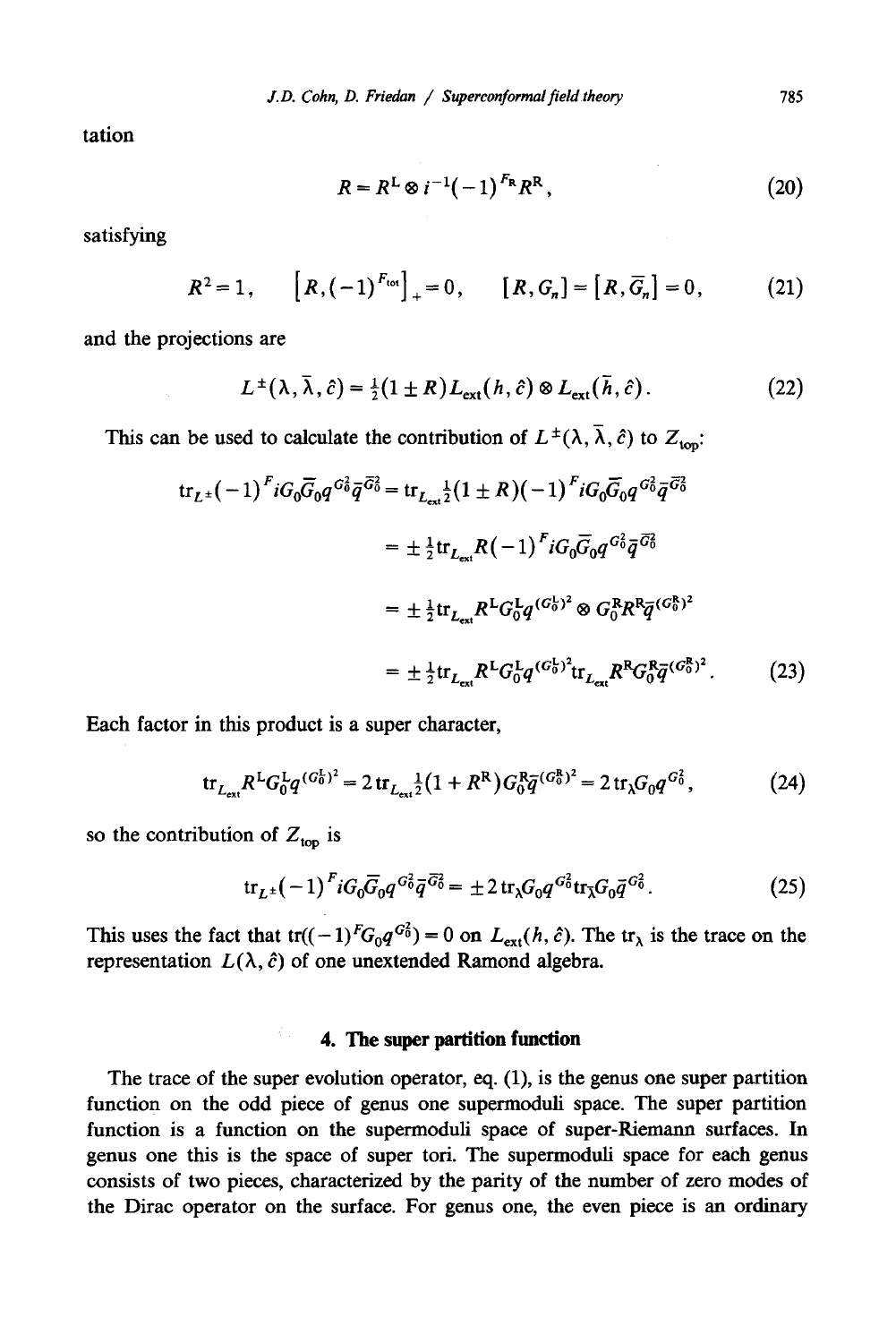space, without odd supermoduli. It is a three-sheeted covering of the moduli space of ordinary genus one Riemann surfaces. The odd piece of genus one supermoduli space is a superspace, with one even and one odd supermodulus,  $\tau$ ,  $\hat{\tau}$ . The ordinary part of this superspace, where  $\hat{\tau} = 0$ , is exactly the ordinary genus one moduli space. The super partition function on the odd piece of genus one supermoduli space is the trace of the super evolution operator, eq. (1).

The odd piece of supermoduli space is described by the analytic euclidean super time  $\tau$ ,  $\hat{\tau}$  with  $\tau$  describing an ordinary torus and  $\hat{\tau}$  being an odd analytic coordinate of weight  $\frac{3}{2}$ . The modular transformations are fractional linear transformations of the  $\tau$ ,  $\hat{\tau}$ , such that the original and transformed coordinates describe the same super torus. The generators of the modular transformations are  $\tau$ ,  $\hat{\tau} \rightarrow$  $\tau + 1$ ,  $\hat{\tau}$  and  $\tau$ ,  $\hat{\tau} \rightarrow -1/\tau$ ,  $\tau^{-3/2}\hat{\tau}$ . The super partition function of a superconformal field theory is invariant under these transformations, as expressed in eq. (3).

Now decompose the trace (2) into a sum over irreducible representations of the two Ramond algebras. Let the irreducible representations  $L^{\pm}(\lambda, \bar{\lambda}, \hat{c})$  occur with multiplicity  $N^{\pm}(\lambda, \bar{\lambda})$ . The top component of the super partition function can be expanded in the sum over irreducible representations

$$
Z_{\text{top}} = \sum_{a, b} 2I_{a, b}\hat{\chi}^a(\tau)\overline{\hat{\chi}^b(\tau)},
$$
 (26)

where

$$
\chi^a(\tau) = \chi_{\lambda_a}(\tau) = \text{tr}_{\lambda_a} G_0 q^{G_0^2} \tag{27}
$$

are the odd super characters and

$$
I_{a,b} = N^+(\lambda_a, \lambda_b) - N^-(\lambda_a, \lambda_b)
$$
 (28)

is a matrix of integers measuring the chiral asymmetry of the representations. The indices  $a, b$  range over the inequivalent irreducible representations. In the discrete series a ranges over the allowed pairs p, q with  $\lambda_{p,q} > 0$ , and b likewise.

This expression is the decomposition of the top component of the super partition function into a sesquilinear form in the odd super characters. In a trivial way the constant bottom component can be regarded as a sesquilinear pairing in the unique nonzero even super character, the constant. The description of the super partition function as a sesquilinear form in even and odd objects generalizes [16] to the supermoduli space of all finite genus super-Riemann surfaces [17,18].

The absolute multiplicity of  $L^{\pm}(\lambda_a, \overline{\lambda}_b, \hat{c})$  disregarding chirality is

$$
N_{a,b} = N^+(\lambda_a, \lambda_b) + N^-(\lambda_a, \lambda_b).
$$
 (29)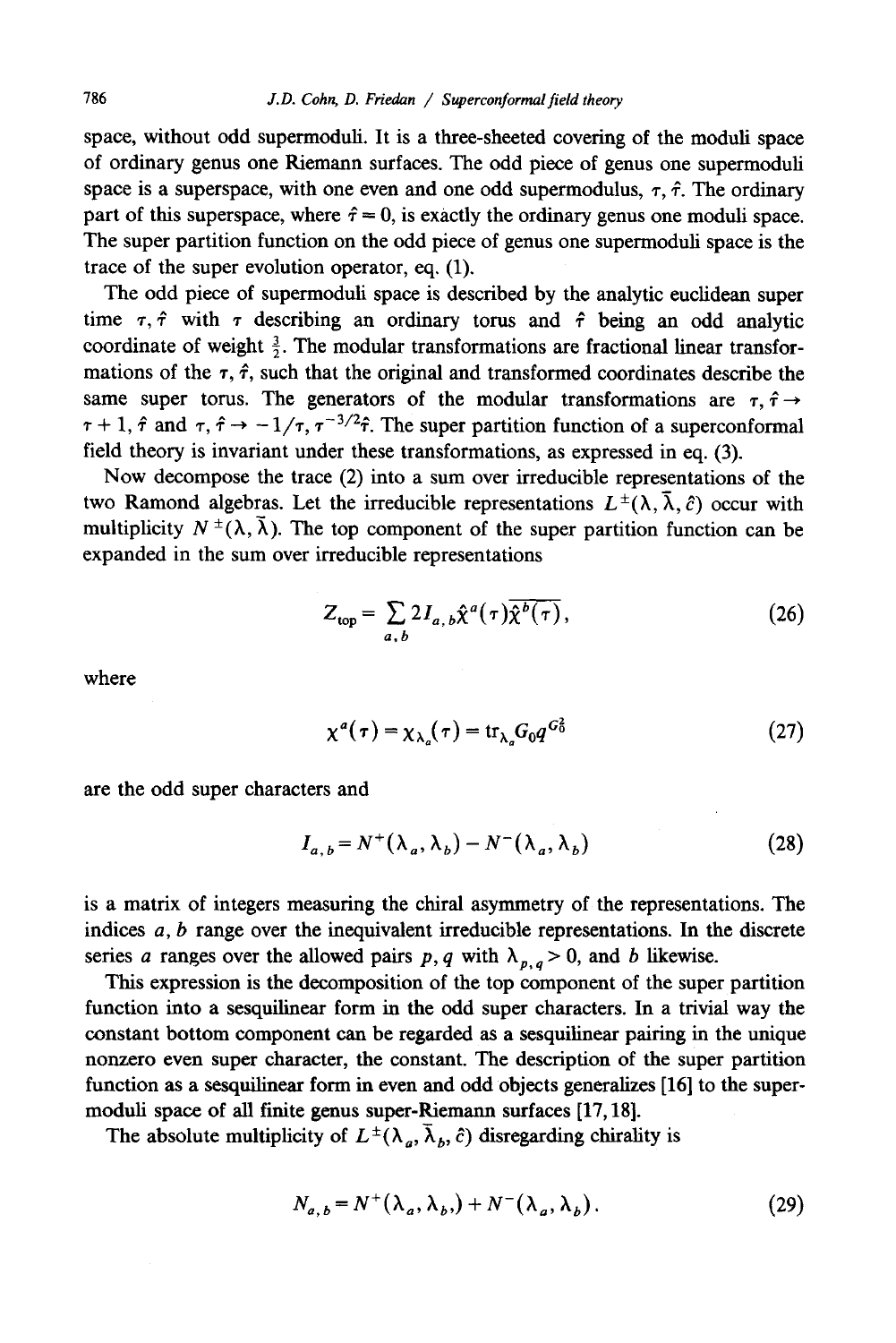The chirality matrix  $I_{a,b}$  satisfies the constraints

$$
|I_{a,b}| \le N_{a,b}, \qquad I_{a,b} \equiv N_{a,b} \qquad \text{(mod 2)}.
$$
 (30)

For any index a write  $-a$  for the index such that  $\lambda_{-a} = -\lambda_a$ . In the discrete series, if a is p, q then  $-a$  is  $m-p$ ,  $m+2-q$ . The symmetries are

$$
N_{a,b} = N_{-a,-b} = N_{-a,b}, \qquad I_{a,b} = I_{-a,-b} = -I_{-a,b}.
$$
 (31)

The supercharacters  $\hat{\chi}^a$  and the chirality matrices  $I_{a,b}$  of the discrete series models are considered in the next two sections.

The analogue of  $Z_{\text{top}}$  for higher loops (surfaces with handles) is the part of the superpartition function which is odd in the left supermoduli  $\hat{\tau}_a$  and in the right supermoduli  $\tilde{f}_{\alpha}$  separately. This must vanish in a theory with chiral fermions, since right  $(-1)^F$  and left  $(-1)^{\overline{F}}$  are separately conserved.

The existence of  $Z_{\text{top}}$  was due solely to a property of Clifford algebras: an odd number of generators  $\gamma^i$  can form an irreducible representation in two different chiralities, while an even number  $d$  of generators can always be multiplied together to form a nontrivial operator  $\gamma^{d+1}$  which anticommutes with all the  $\gamma^i$ , a  $(-1)^F$ operator. In  $Z_{\text{top}}$  there is an odd number (1) of  $\hat{\tau}$  supermoduli and an odd number (1) of  $\hat{\tau}$ . The left and right representations give an even number of generators  $G_0$ ,  $\tilde{G}_0$ which can always be extended to include  $(-1)^F$ , but with a choice of chiralities, which is encoded in the chirality matrix  $I_{a,b}$ . The problem is to check that this choice of chiralities can be made consistently. If the absolute Ramond multiplicities  $N_{a,b}$  are all even the zero chirality matrix  $I_{a,b} = 0$  is trivially modular invariant. Then there exist chiral  $(-1)^F$ ,  $(-1)^{\bar{F}}$  operators and the representations are all tensor products or representations of the left and right extended Ramond algebras. However, this does not guarantee that the operator product coefficients will have the same chiral symmetry or that a modular invariant mixing of left Ramond and right Neveu-Schwarz algebras exists.

The Ramond sector representations  $L^{\pm}(\lambda, \overline{\lambda}, \hat{c})$  also give one branch (of three) of the partition function on the even piece of supermoduli space. This is

$$
Z_{+-}(\tau,\bar{\tau}) = \text{tr}_{R} q^{G_{0}^{2}} \bar{q}^{\bar{G}_{0}^{2}} = \sum_{a,b} 2N_{a,b} \chi^{a}(q) \overline{\chi^{b}(q)}
$$
(32)

a sesquilinear form in the even characters

$$
\chi^{a}(q) = \chi^{-a}(q) = \text{tr}_{L(\lambda_{a})} q^{G_{0}^{2}} \underset{q \sim 0}{\sim} q^{\lambda_{a}^{2}}.
$$
 (33)

The factors of two in  $Z_{\text{top}}$  and  $Z_{+-}$  come from the two-fold degeneracy of the highest weight states of the irreducible representations  $L^{\pm}(\lambda, \overline{\lambda}, \hat{c})$ .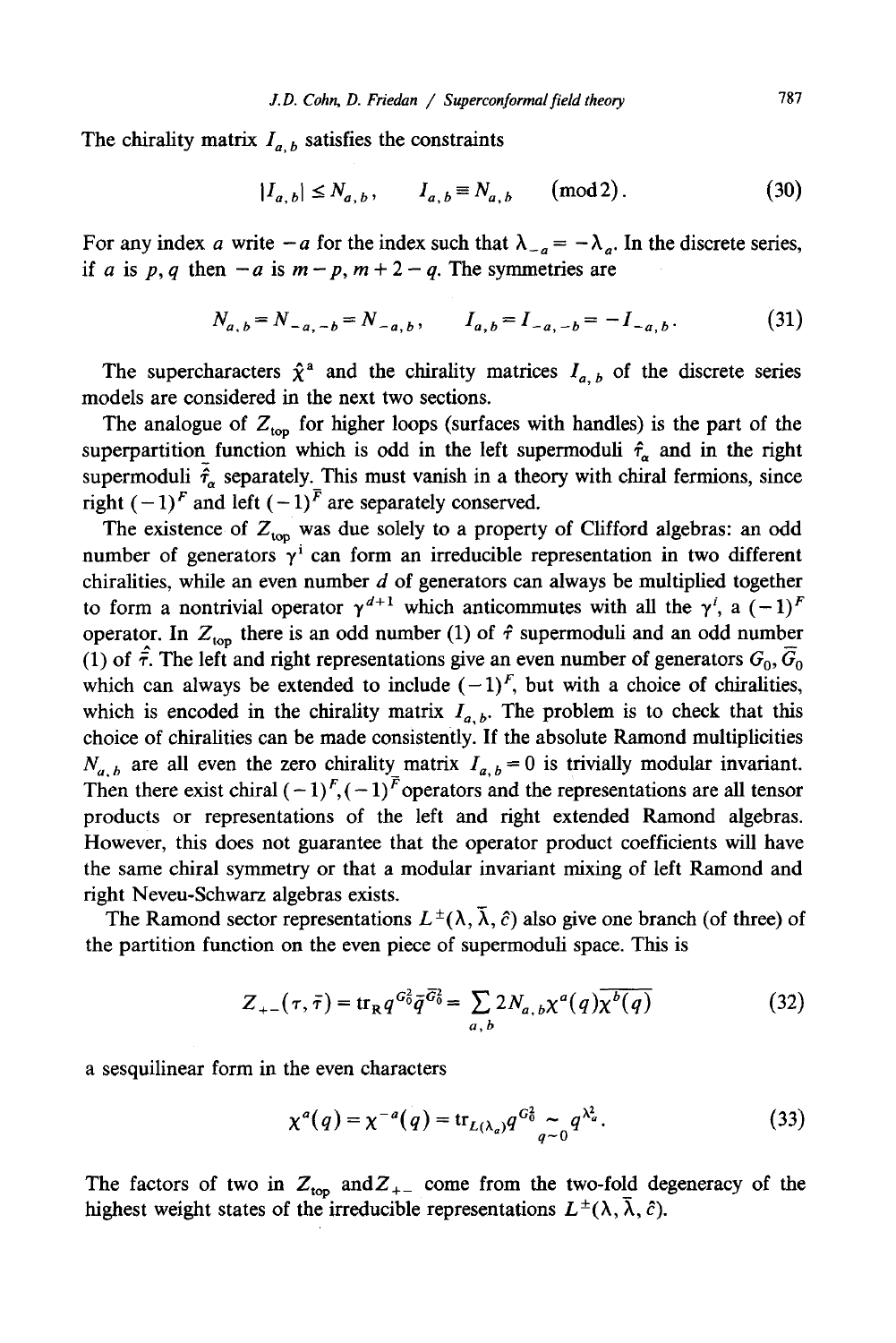The branch  $Z_{+-}(\tau, \bar{\tau})$  corresponds to periodic boundary conditions in space, antiperiodic in time. It produces under modular transformations the other two branches,  $Z_{-+}$  and  $Z_{--}$ , corresponding to the other two even boundary conditions. These branches are also given by traces over the representations of the two Neveu-Schwarz algebras (see appendix B.2).

For every superconformal field theory there is a corresponding ordinary conformal field theory - its nonchiral GOS projection - the spin model. The spin model partition function is the sum over both sectors, projecting on  $(-1)^F = 1$  in each sector.

$$
Z_{spin} = \frac{1}{2}(Z_{++} + Z_{+-}) + \frac{1}{2}(Z_{-+} + Z_{--}).
$$
 (34)

 $Z_{++}$  is the integer index tr<sub>R</sub>(-1)<sup>F</sup>.

The partition function on the even piece of supermoduli space has been analyzed in refs. [10, 12] where the absolute multiplicities  $N_{a,b}$  for the two Ramond algebras are found.

The various pieces of the super partition function in genus one are all given by the Ramond representations – on the odd part  $Z_{\text{sun}}(\tau, \hat{\tau}, \bar{\tau})$  is given directly and on the even part analytic continuation of  $Z_{+-}(\tau, \bar{\tau})$  gives the rest.

The present paper analyzes the top component of the super partition function on the odd piece of supermoduli space. It gives the chirally asymmetric part  $I_{a,b}$  of the multiplicities for the representations of  $\lambda \neq 0$ ,  $\overline{\lambda} \neq 0$ . It does not deal with the bottom component, the index.

A certain amount is known about the index. If m is odd then the index  $Z_{++}$  is zero by unitarity [2]. If m is even then the index is known only to the extent that the absolute multiplicity of the representation  $\lambda = \overline{\lambda} = 0$  is known [10, 12] (see appendix B). This multiplicity is congruent to the index modulo two.

#### **5. The super characters**

The basic building blocks of the irreducible highest weight representations  $L(\lambda, \hat{c})$  of the unextended Ramond algebra are the Verma modules  $V(\lambda, \hat{c})$ . The Verma module  $V(\lambda, \hat{c})$  is the universal representation generated by a highest weight state  $|\lambda\rangle$ ,  $G_0|\lambda\rangle = \lambda |\lambda\rangle$ . A basis of linearly independent descendants on level n, the eigenspace  $G_0^2 = \lambda^2 + n$ , is given by the states

$$
G_{-1}^{m_1} \dots G_{-r}^{m_r} L_{-1}^{l_1} \dots L_{-s}^{l_s} |\lambda\rangle, \qquad m_r = 0, 1; l_s = 0, 1, 2, \dots,
$$
 (35)

with  $n = \sum_{r} r m_r + \sum_{s} s l_s$ .

The dimension of level *n* of  $V(\lambda, \hat{c})$  is written  $P_R(n)$ . The character of the Verma module is

$$
\chi_{V(\lambda)}(\tau) = \sum_{n=0}^{\infty} q^{\lambda^2 + n} P_{\mathbf{R}}(n) = q^{\lambda^2} \prod_{k=1}^{\infty} \frac{1 + q^k}{1 - q^k}.
$$
 (36)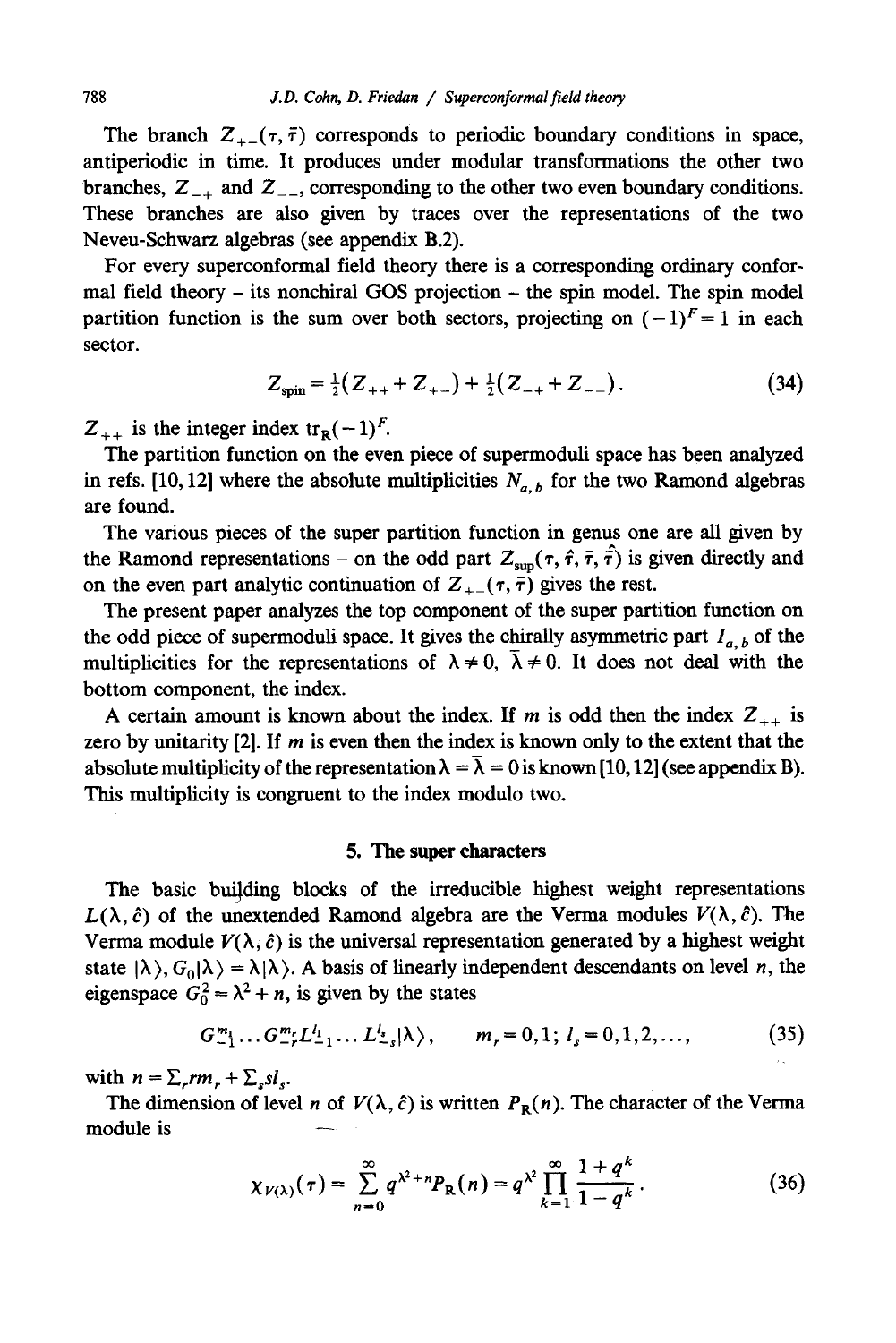The highest weight space is one-dimensional,  $P_p(0) = 1$ , but for  $n > 0$  level n is even dimensional,  $P_{\text{R}}(n)$  is even.

The super character of a Verma module is trivial to calculate.  $G_0$  is linear in the free variable  $\lambda$  as a matrix on the states (35). So if  $n > 0$  the  $G_0$  eigenvalues must occur in pairs  $\pm \sqrt{\lambda^2 + n}$  of opposite sign and must cancel in the trace (5). The super character of the nondegenerate representation is then given entirely by the contribution of the highest weight state,

$$
\hat{\chi}_{V(\lambda)}(\tau) = \lambda q^{\lambda^2}.
$$
 (37)

For  $\hat{c} \ge 1$  the unitary representations  $L(\lambda, \hat{c})$  are those with  $\lambda$  real. All of the states 35 are then linearly independent, the Verma module  $V(\lambda, \hat{c})$  is itself irreducible and  $L(\lambda, \hat{c}) = V(\lambda, \hat{c})$ . The super partition function then takes the form

$$
Z_{\text{top}}(\tau,\bar{\tau}) = \sum_{a,\,b} 2I_{a,\,b} \lambda_a q^{\lambda_a^2} \overline{\lambda_b q^{\lambda_b^2}}.
$$
 (38)

If the result is to be a modular invariant, the number of irreducibles  $a, b$  will have to be infinite. It should be enough, however, to consider only the "rational" case – when  $N_{a,b}$  and  $I_{a,b}$  have finite rank [19, 20] – as is always true if  $\hat{c}$  < 1.

For  $\hat{c}$  < 1 the unitary representations are degenerate, meaning that some of the states (35) are linearly dependent  $L(\lambda, \hat{c})$  is the quotient of  $V(\lambda, \hat{c})$  by the subspace of the null states. The null states are generated by two highest weight vectors in the Verma module. Each of these generates a sub-Verma module inside the original Verma module, which together span the null states. The intersection of the two sub-Verma modules is generated by two highest weight vectors which are *not* on vanishing curves of the original  $\lambda$ . But the intersection of *their* sub-Verma modules is generated by two highest weight vectors on vanishing curves of the original  $\lambda$ . The pattern repeats *ad infinitum.* 

To calculate the super character, start with the super character of the Verma module, subtract the super characters of the first two sub-Verma modules, correct for the double subtraction by adding the super characters of the second pair of sub-Verma modules, and continue in an infinite alternating sum.

This nesting picture of alternating pairs of sub-Verma modules is exhibited in the ordinary character formula [18, 21]

$$
\chi^a(\tau) = \sum_{n=-\infty}^{\infty} q^{\lambda_{p,q,n}^2} - \sum_{n=-\infty}^{\infty} q^{\tilde{\lambda}_{p,q,n}^2}
$$
 (39)

where the weights -  $G_0$  eigenvalues - are given up to sign by

$$
\lambda_{p,q,n} = \pm \frac{(m+2)p - mq + nN}{2\sqrt{N}}, \qquad \tilde{\lambda}_{p,q,n} = \pm \frac{(m+2)p + mq + nN}{2\sqrt{N}} \tag{40}
$$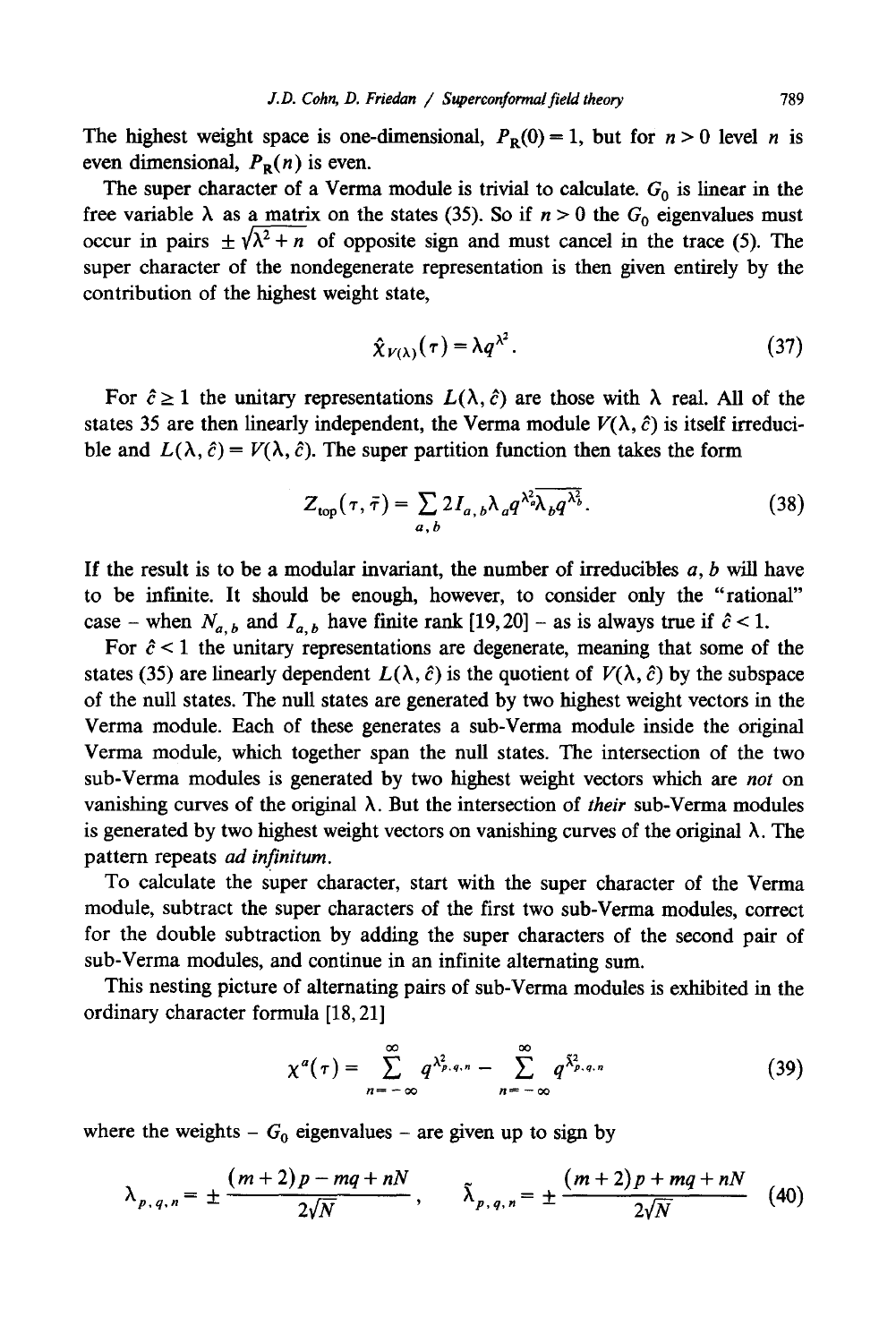with  $N = 2m(m + 2)$ . The lowest order term in the *q*-expansion for the character  $\chi^a$ comes from the first sum in eq. (39), and corresponds to the original highest weight state. The next two terms come from the second sum and are subtracted, corresponding to the first two highest weight null vectors; the next two terms come from the first sum and so on.

To calculate the super characters it is necessary to determine which branch  $\pm \sqrt{\lambda^2 + n}$  is taken by  $G_0$  on each highest weight vector. The arguments which give these choices are summarized in appendix A. The result is

$$
\hat{\chi}^a(\tau) = \hat{\chi}^{p,q} = \sum_{n=-\infty}^{\infty} \lambda_{p,q,n} q^{\lambda_{p,q,n}^2} - \sum_{n=-\infty}^{\infty} \tilde{\lambda}_{p,q,n} q^{\tilde{\lambda}_{p,q,n}^2},
$$
(41)

with the weights

$$
\lambda_{p,q,n} = (-1)^{nm} \frac{(m+2)p - mq + nN}{2\sqrt{N}},
$$
  

$$
\tilde{\lambda}_{p,q,n} = (-1)^{q+nm} \frac{(m+2)p + mq + nN}{2\sqrt{N}}.
$$
 (42)

Symmetries of the super characters are then

$$
\hat{\chi}_{p,q} = -\hat{\chi}_{m-p,m+2-q} = (-1)^m \hat{\chi}_{p+m,q-m-2} = (-1)^{q+1} \hat{\chi}_{p,-q} = -\hat{\chi}_{-p,-q}.
$$
 (43)

### **6. The modular invariance condition**

In this section the modular transformation properties of the super characters are described as those of higher level, weight  $\frac{3}{2}$  modular forms. The absolute multiplicities  $N_{a,b}$  were calculated by imposing the modular invariance of  $Z_{spin}$  [10,12] and are summarized in appendix B. Here the modular invariance of  $Z_{\text{top}}$  is imposed as a constraint on the chiral asymmetry  $I_{a, b}$ . Solutions were found for all of the known sets of absolute multiplicities  $N_{a,b}$ . These are presented in appendix B.

It is only possible to have chiral symmetry,  $I_{a, b} = 0$ , if all the absolute multiplicities  $N_{ab}$  are even. This happens in only two examples on the  $\hat{c}$  < 1 discrete series list (appendix B). These are at  $m = 10$  and 12 (corresponding to the  $E_6$  lattice).

Two extended Ramond algebras act on the Hilbert space of a model if and only if  $I_{a,b} = 0$ . This is because the tensor product representation is exactly two irreducibles of opposite chirality, eq. (10). But  $I_{a,b} = 0$  is not sufficient to guarantee a chiral theory since the operator product coefficients must also respect both symmetries,  $(-1)^F$  and  $(-1)^{\overline{F}}$ . The chirality condition on the operator product coefficients amounts to the condition that no odd "generalized characters" participate in the partition function at genus  $> 1$ . And in genus one every chiral theory has a chiral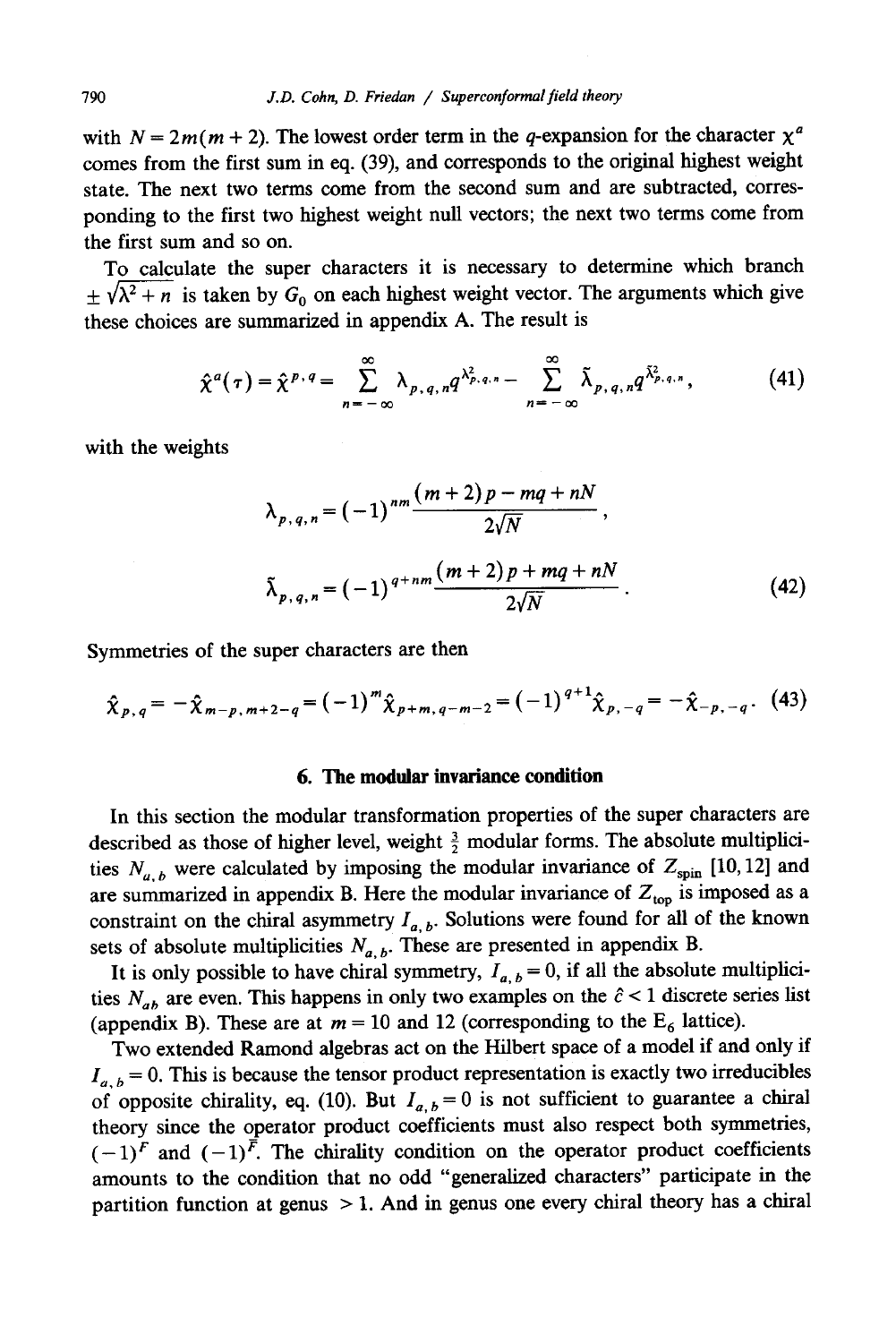OOS projection and must have a modular invariant partition function composed as a sesquilinear forms in the Ramond and Neveu-Schwarz characters  $\chi_{\lambda}(\tau)$  and  $\chi^{\pm}_{h}(\tau)$ .

The modular transformations of the characters  $\hat{\chi}^a(\tau)$ ,  $a = p$ , q are

$$
\hat{\chi}^{a}(\tau+1) = e^{2\pi i \lambda_{a}^{2}} \hat{\chi}^{a}(\tau),
$$
\n
$$
\hat{\chi}^{a}(-1/\tau) = (-i\tau)^{3/2} \frac{2}{\sqrt{m(m+2)}} \sum_{b, -b} e^{4\pi i \lambda_{a} \lambda_{b}} \hat{\chi}^{b}(\tau).
$$
\n(44)

The sum over  $b, -b$  is meant to be over two of each irreducible, i.e. over all  $p - q$ odd,  $1 \le p \le m$ ,  $1 \le q \le m + 2$ ,  $\lambda_{p,q} > 0$  and  $\lambda_{p,q} < 0$ . These super characters are explicitly modular forms of weight  $\frac{3}{2}$ .

The symmetries of the  $\hat{\chi}^a$  allow the modular transformation equation (44) to be rewritten

$$
\hat{\chi}^{a}(-1/\tau) = (-i\tau)^{-3/2} \sum_{a', -a'} S_{a'}^{a} \hat{\chi}^{a'}(\tau), \qquad (45)
$$

with transformation matrix

$$
S_{a'}^{a} = \frac{2i}{\sqrt{m(m+2)}} \left(-1\right)^{((p-q)(p'-q')-1)/2} \sin\left(\frac{\pi pp'}{m}\right) \sin\left(\frac{\pi qq'}{m+2}\right). \tag{46}
$$

Symmetries of  $S_{a}^{a}$  are

$$
S_{a'}^a = S_{-a'}^{-a} = -S_{a'}^{-a}.
$$
 (47)

Modular invariance of the super partition function as decomposed into super characters in eq. (26) becomes modular invariance of the sesquilinear form  $I_{a, b}$ 

$$
I_{a',b'} = \sum_{a,-a,b,-b} S_{a'}^{a} I_{a,b} \overline{S_{b'}^{b}}.
$$
 (48)

This is the only new genus one modular invariance constraint because  $\tau \rightarrow \tau + 1$ invariance follows from the conditions (30) and invariance of the ordinary partition function  $Z_{spin}$ .

For each of the previously known absolute multiplicity matrices  $N_{a,b}$  in the discrete series (appendix B) exactly one modular invariant chiral asymmetry matrix  $I_{a,b}$  satisfying the conditions (30) has been found. It seems plausible that no other possibilities exist. The chiral asymmetries  $I_{a,b}$  for the various infinite series and exceptional models are given in appendix B.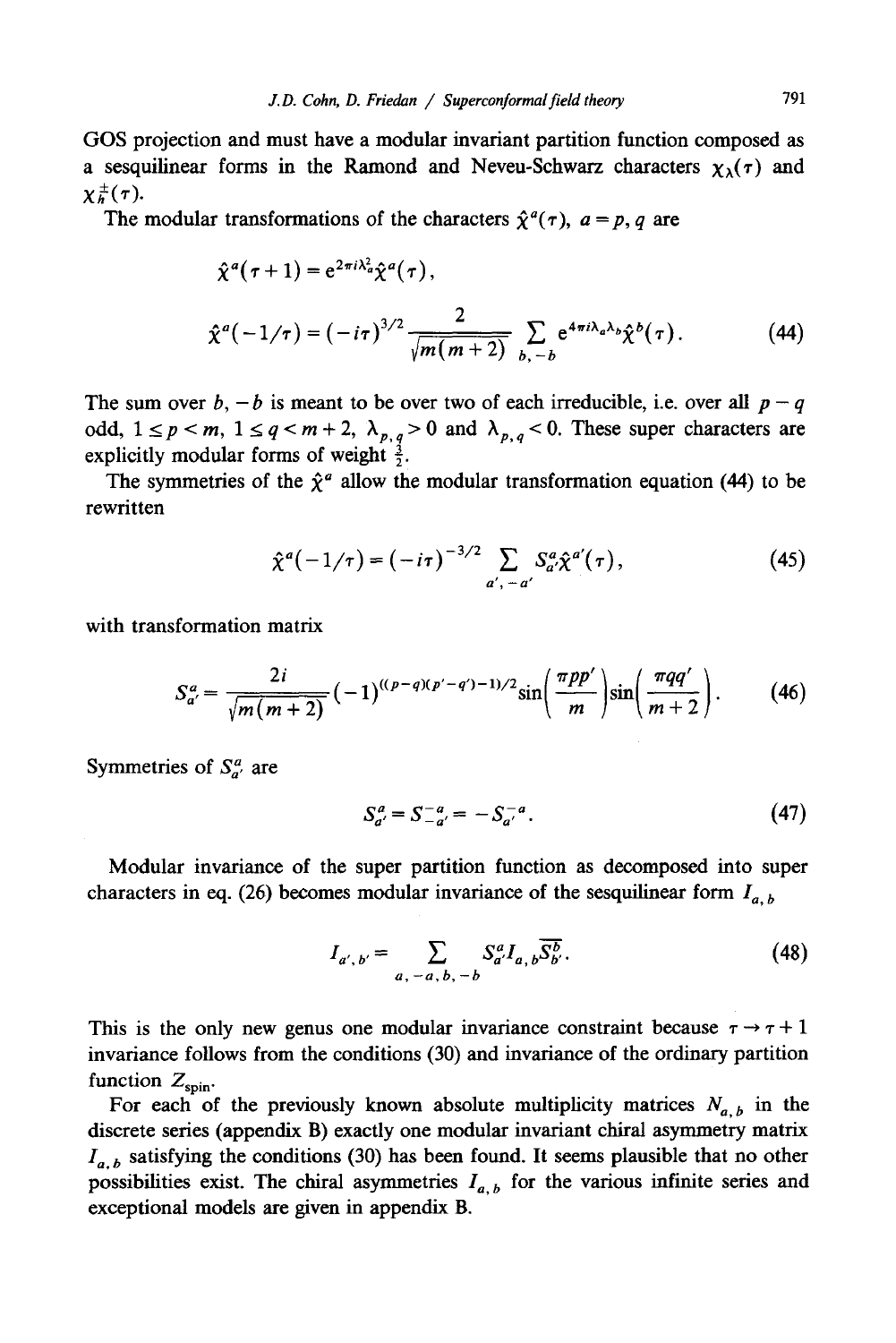# **7. Conclusion**

We have seen that representations of two Ramond algebras, as occur in superconformal field theories in two dimensions, are labelled by a chirality  $\pm 1$  which is the sign of  $(-1)^{F_i}G_0\overline{G}_0$  on the highest weight vectors. The top component of the super partition function in genus one,  $Z_{\text{top}}(\tau, \bar{\tau})$ , detects the net chiral asymmetry of the model in each representation. It can be written as a sesquilinear form  $I_{a,b}$  in the odd super characters of the Ramond algebra. The modular transformation law of the super characters puts constraints on the chiral asymmetry matrix. It is possible to find a solution of the modular invariance constraint for each of the models in the discrete series.

Chiral asymmetry is an obstruction to writing separate left and right chiral fermion parity operators  $(-1)^F$ ,  $(-1)^{\overline{F}}$ . Thus no superconformal model with chiral asymmetry can be a string compactification. Additional obstructions arise in higher genus. A superconformal model has a chiral symmetry only if no odd super characters contribute to its partition function for all values of the genus.

The matrix  $I_{a,b}$  provides detailed information on the chiral asymmetry of a superconformal field theory. It would be interesting to find applications for this information.

We are grateful to D. Kastor, A. Kent, H. Riggs and S. Shenker for helpful conversations. We especially acknowledge the useful advice of A. Kent on calculating the super character formula (appendix A). We thank the Institute for Advanced Study for its hospitality at the beginning of this work.

# **Appendix A**

# CALCULATION OF SUPER CHARACTERS

The ordinary character and the odd super character of the irreducible representation  $L(\lambda, \hat{c})$  can be calculated as the character of the Verma module  $V(\lambda, \hat{c})$  with the contributions from the null states subtracted away. The submodule of null states is generated by highest weight states, themselves generating degenerate representations. The super character requires knowledge of the  $G_0$  eigenvalues on this series of highest weight vectors in Verma modules. Fortunately, most of this work has been done elsewhere, in that the determinant formula [1,8,21,22,23] and character formulas [3, 22, 8] for the extended algebra have been proved following the treatment [7] of the Virasoro algebra. The construction of the null states and their  $G_0$ eigenvalues can be obtained with the Feigin Fuchs [7] representation of the superconformal null vectors in terms of vertex operators [8, 21]. The supersymmetric anomalous  $GL_1$  current is used to construct null states which saturate the bounds for the total number of null states. The same construction can be used to calculate the null states for the unextended algebra. Here we give the numerology of the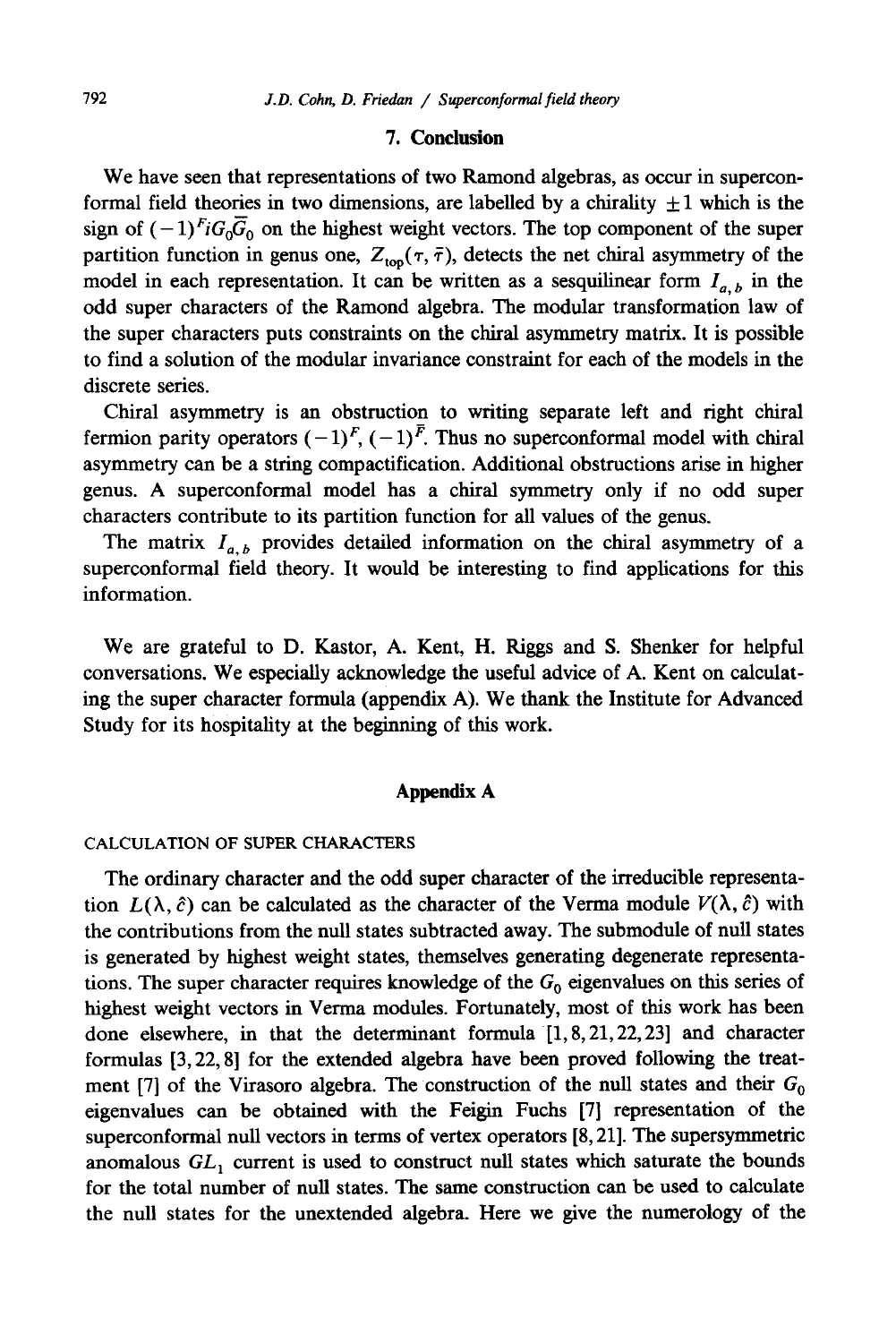construction. The arguments are all to be found in the treatments of the unextended algebra [8, 21].

Define  $M_n(\lambda, \hat{c})$  to be the inner product matrix for the  $P_R(n)$  states (35) of level n in the Verma module  $V(\lambda, \hat{c})$ . The determinant formula for the unextended algebra is simply the square root of the determinant formula for the extended algebra:

$$
\det M_n(\lambda, \hat{c}) = \prod_{pq/2 \le n} \left(\lambda^2 - \lambda_{p,q}(\hat{c})^2\right)^{P_R(n - pq/2)}.\tag{A.1}
$$

This is seen by calculating the inner product matrix for the Verma module of the extended algebra starting at level zero with a basis of eigenstates of  $G_0$ . The matrix of inner products is block diagonal in this basis, and each block is the inner product matrix for the unextended algebra.

The determinant and character formulas are derived from the theory of an anomalous super current. This is the theory of one free super scalar  $\Phi = \phi + \theta \psi$ with current  $J(z, \theta) = D\Phi = \psi(z) + \theta \partial \phi(z)$  and super stress-energy tensor T  $= \frac{1}{4}JDJ - N^{-1/2}DJ$ . The central charge is  $\hat{c} = 1 - 16/N$ , agreeing with the notation  $N = 2m(m + 2)$  previously used for the discrete series. In previous applications the super current algebra was extended by  $(-1)^F$  but here it is left unextended.

The weight of the superconformal vertex operator of charge  $k$ ,  $e^{k\Phi} = e^{k\phi} + \theta \psi e^{k\phi}$ , is  $k(k + 2N^{-1/2})$ . In Ramond representations the highest weight states  $|\lambda\rangle$  of the unextended super current algebra are characterized by  $G_0$  eigenvalue  $\lambda$  and by charge  $\lambda - N^{-1/2}$ . The charge zero highest weight state  $|N^{-1/2}\rangle$  has weight  $h = \frac{1}{16}$ . which is just the zero point energy of the weight  $\frac{1}{2}$  fermionic component of the super current. The charged state  $|\lambda\rangle$  is created by acting with the charge  $k = \lambda - N^{-1/2}$ vertex operator on  $|N^{-1/2}\rangle$ . The formulas for the conformal weight of  $|\lambda\rangle$  agree:  $k(k + 2N^{-1/2}) + \frac{1}{16} = \lambda^2 + \frac{1}{16}\hat{c}.$ 

The screening operators  $Y_{\pm}$  are the super contour integrals of the two superconformal vertex operators of weight  $\frac{1}{2}$ . Their charges are  $k_{+} = N^{-1/2}m$ ,  $k_{-} =$  $-N^{-1/2}(m+2)$ . The super contour integral of a weight  $\frac{1}{2}$  superconformal field is a superconformal invariant. Explicitly it is the ordinary contour integral of the top component  $\psi e^{k_{\pm} \phi}$ . This is fermionic so the screening operators  $Y_{\pm}$  anticommute with the  $G_n$ .

The current algebra acting on  $|\lambda\rangle$  generates a representation which is identical to the Verma module  $V(\lambda, \hat{c})$  of the Ramond algebra. States in the Verma module can be represented by screening operators acting on the highest weight states  $\lambda$ . In particular, let

$$
|p,q,n\rangle = Y_+^{r(m+2)} Y_-^{sm} |\lambda_{p+nm,q-n(m+2)}\rangle, \qquad (A.2)
$$

with  $n = r - s$ . The charge of  $|r, s, p, q\rangle$  is the same as the charge of  $|\lambda_{p,q}\rangle$ .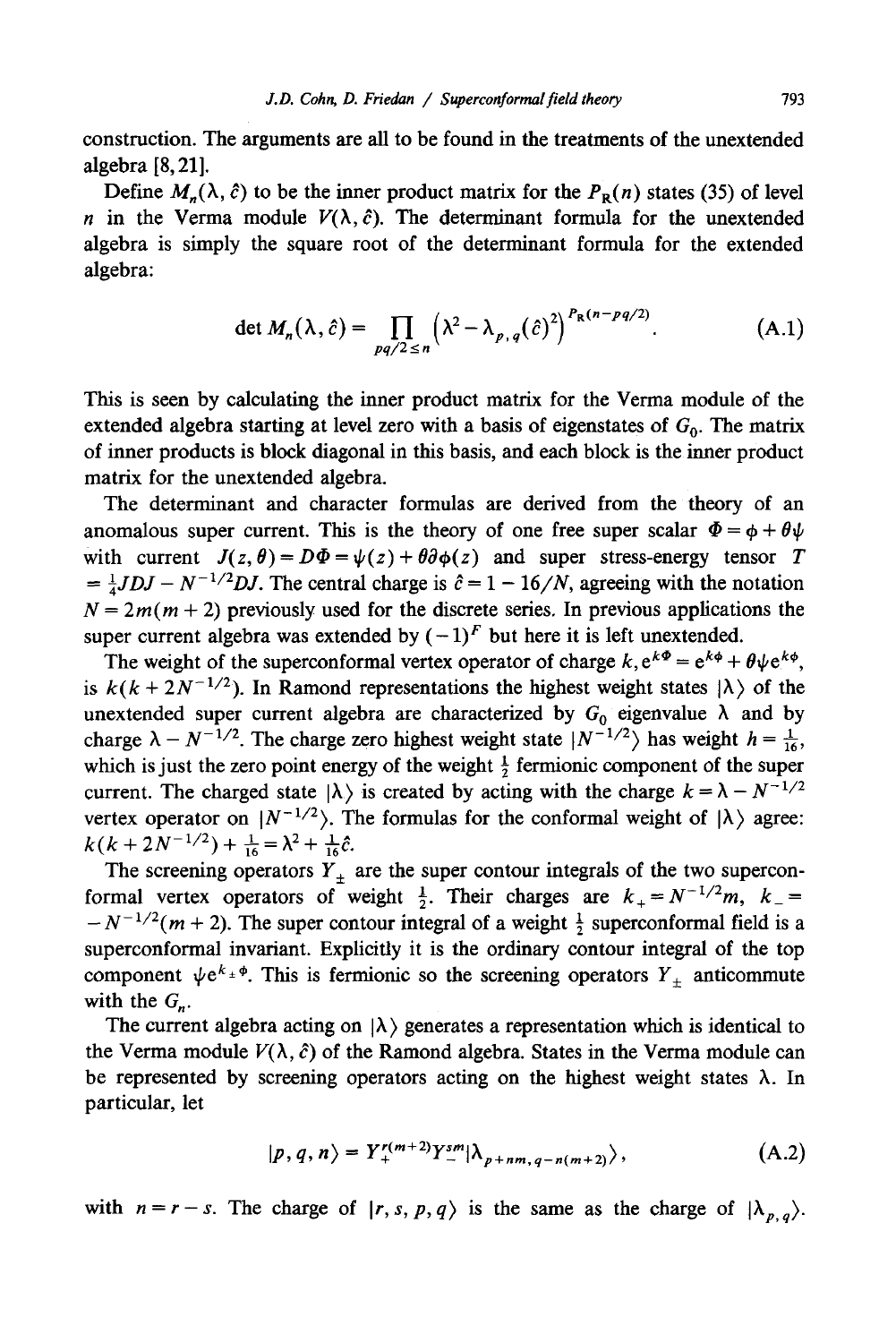Because  $G_0$  anticommutes with the screening charges  $G_0$  has eigenvalue  $\lambda_{p,q,n}$  given in eq. (42). The states  $|n, p, q \rangle$  are exactly the highest weight states which contribute to the first sum in the super character formula (41).

Similarly, the state

$$
|p, q, n\rangle' = Y_+^{q+r(m+2)} Y_-^{sm} |\tilde{\lambda}_{p+nm, -q-n(m+2)}\rangle
$$
  
=  $Y_+^{r(m+2)} Y_-^{p+sm} |\tilde{\lambda}_{-p+nm, q-n(m+2)}\rangle$ , (A.3)

with  $n = r - s$  has the same charge as  $|\lambda_{p,q}\rangle$  and has  $G_0$  eigenvalue  $\tilde{\lambda}_{p,q,n}$  given in formula (42). The states  $|p, q, n\rangle'$  are exactly the highest weight states whose contributions are subtracted out in the super character formula (41). The relative levels of these states are given by the formula

$$
\tilde{\lambda}_{p,q,n'}^2 - \lambda_{p,q,n}^2 = \lambda_{p+rm,-q-s(m+2)}^2 - \lambda_{p+rm,q+s(m+2)}^2 = \frac{1}{2} (p+rm) (q+s(m+2)),
$$
\n(A.4)

where  $r = n' + n$  and  $s = n' - n$ .

#### **Appendix B**

#### MULTIPLICITIES AND CHIRAL ASYMMETRY

This appendix summarizes conventions, give the absolute multiplicities  $N_{a,b}$  for the conjectured complete list of discrete series models [10,12] and gives a modular invariant chiral asymmetry matrix  $I_{a,b}$  for each model. There is no uniqueness result – these are not necessarily the only possible modular invariant  $I_{a,b}$ .

## B.1, NOTATION

The characters and super characters are

$$
\chi_{--}^{a}(\tau) = \text{tr}_{\text{NS}} q^{L_0 - \hat{c}/16} \qquad \qquad \widetilde{q}^{-0} q^{h_a - \hat{c}/16},
$$
\n
$$
\chi_{-+}^{a}(\tau) = \text{tr}_{\text{NS}} (-1)^F q^{L_0 - \hat{c}/16} \sim q^{h_a - \hat{c}/16},
$$
\n
$$
\chi_{+-}^{a}(\tau) = \text{tr}_{\text{R}} q^{G_0^2} \qquad \qquad \widetilde{q}^{-0} q^{\lambda_a^2},
$$
\n
$$
\hat{\chi}^{a}(\tau) = \text{tr}_{\text{R}} G_0 q^{G_0^2} \qquad \qquad \widetilde{q}^{-0} \lambda_a q^{\lambda_a^2}.
$$
\n(B.1)

The index a labelling the representations stands for a pair  $p, q$  of positive integers,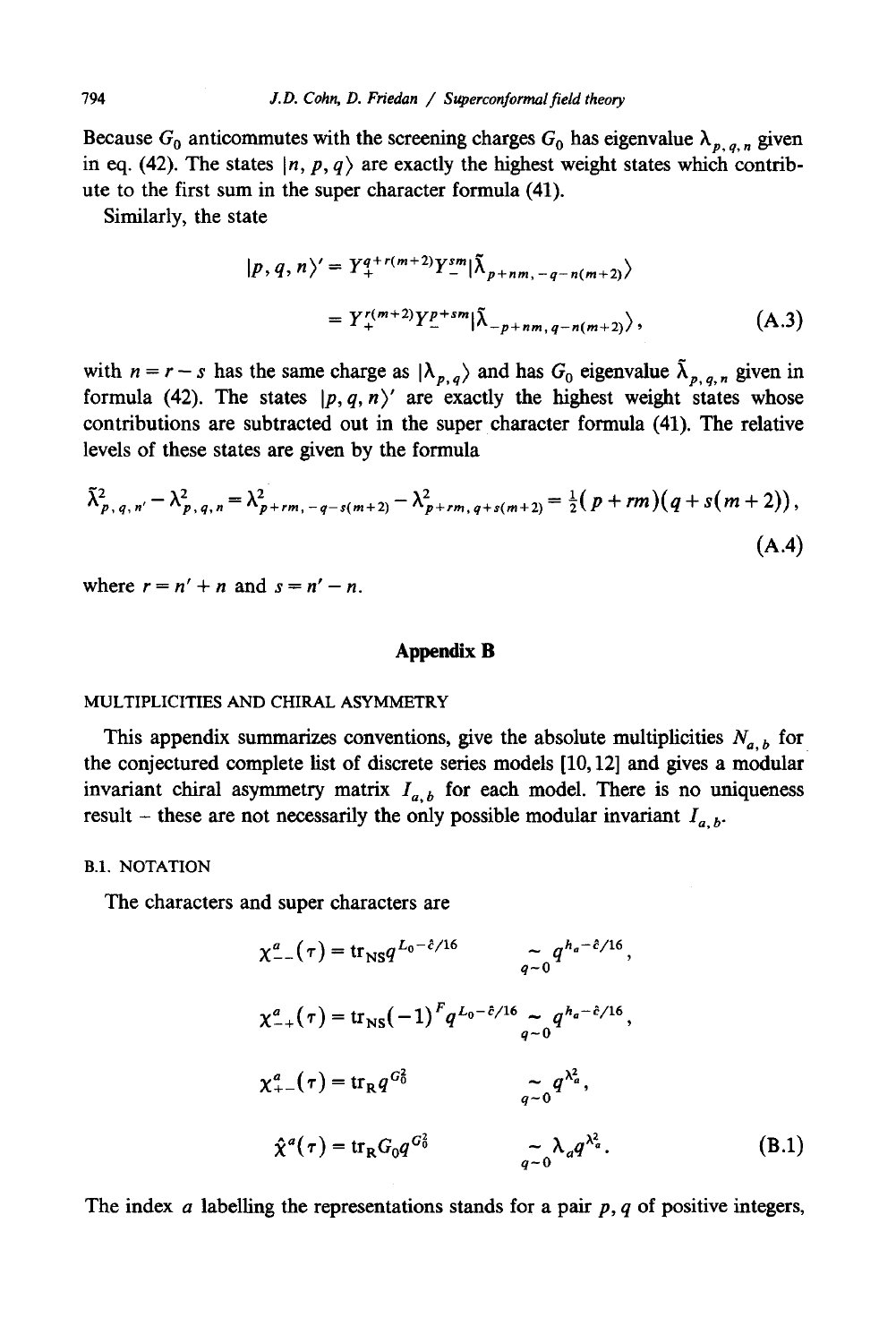$p < m$ ,  $q < m + 2$  and  $p - q$  is even for Neveu-Schwarz representations, odd for Ramond representations. The index  $-a$  stands for  $m - p$ ,  $m + 2 - q$ . The highest weights are

$$
\lambda_a = \lambda_{p,q}(m) = \frac{(m+2)p - mq}{\sqrt{8m(m+2)}}\tag{B.2}
$$

for the Ramond algebra and

$$
h_a = h_{p,q}(m) = \frac{\frac{1}{4}((m+2)p - mq)^2 - 1}{2m(m+2)},
$$
\n(B.3)

for the Neveu-Schwarz algebra.

The partition function of the spin model is

$$
Z_{\rm spin} = \frac{1}{2}(Z_{++} + Z_{+-}) + \frac{1}{2}(Z_{-+} + Z_{--}). \tag{B.4}
$$

The super partition function on the odd part of genus one supermoduli space is

$$
Z_{\text{sup}} = Z_{++}(\tau, \bar{\tau}) + 4\pi^2 i \hat{\tau} \hat{\tau} Z_{\text{top}}(\tau, \bar{\tau}), \qquad (B.5)
$$

where the bottom component  $Z_{++}$  is the index and the top component is

$$
Z_{\text{top}}(\tau,\bar{\tau}) = \sum_{a,\,\bar{a}} 2I_{a,\,\bar{a}}\hat{\chi}^a(\tau)^{\bar{a}}\,\overline{\hat{\chi}^a(\tau)}\,. \tag{B.6}
$$

The indices a,  $\bar{a}$  stand for p, q and  $\bar{p}, \bar{q}$ .

The superpartition function on the even piece of supermoduli space has three branches:

$$
Z_{+-}(\tau,\bar{\tau}) = \sum_{a,\bar{a}} 2N_{a,\bar{a}} \chi_{+-}^a(\tau) \overline{\chi_{+-}^{\bar{a}}(\tau)},
$$
  
\n
$$
Z_{--}(\tau,\bar{\tau}) = \sum_{a,\bar{a}} N_{a,\bar{a}}^{\text{NS}} \chi_{--}^a(\tau) \overline{\chi_{--}^{\bar{a}}(\tau)},
$$
  
\n
$$
Z_{-+}(\tau,\bar{\tau}) = \sum_{a,\bar{a}} N_{a,\bar{a}}^{\text{NS}} \chi_{-+}^a(\tau) \overline{\chi_{-+}^{\bar{a}}(\tau)}.
$$
 (B.7)

 $N_{a,\bar{a}}^{NS}$  is the multiplicity of the Neveu-Schwarz representation with  $h = h_a$ ,  $\bar{h} = h_{\bar{a}}$ . The sums in the partition function are over the irreducible representations, each counted once. Only one of a and  $-a$  is included in each sum. If the sum is expanded to cover both a and  $-a$  then a factor of  $\frac{1}{2}$  should be included for each index.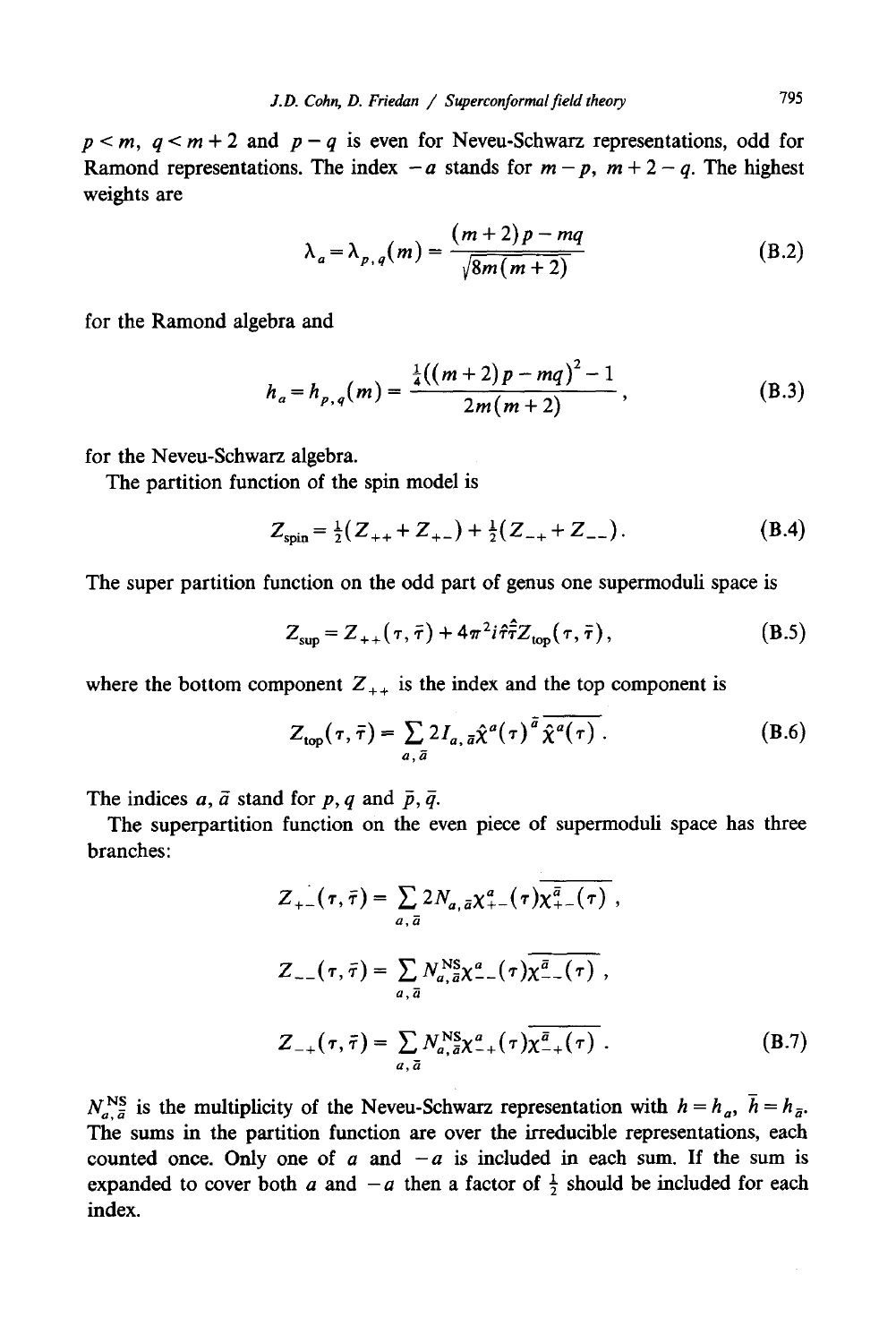#### B.2 MULTIPLICITIES

In the discrete series there are three infinite series of models [10] and eight exceptional models [12], corresponding to pairs of root diagrams of simply laced Lie algebras [12]. The *scalar* series corresponds to the diagrams  $(A_{m-1}, A_{m+1})$ , the *alternate* series to  $(A_{m-1}, D_{\frac{1}{2}m+2})$  and the spin series to  $(D_{\frac{1}{2}m+1}, A_{m+1})$ , and the same naming for the series where  $m \to m + 2$ . The eight exceptional models correspond to

$$
(A_{m+1}, E_6), \t m = 10, 12,
$$
  
\n
$$
(D_{\frac{1}{2}m+1,2}, E_6), \t m = 10, 12,
$$
  
\n
$$
(A_{m+1}, E_7), \t m = 16, 18,
$$
  
\n
$$
(A_{m+1}, E_8), \t m = 28, 30.
$$
  
\n(B.8)

Except for the models ( $E_6$ ,  $D_{\frac{1}{2}m+1,2}$ ) at  $m = 10,12$  the Neveu-Schwarz multiplicity  $N_{a, \bar{a}}^{\text{NS}}$  is given by the same expression in p, q,  $\bar{p}$ ,  $\bar{q}$  as the Ramond multiplicity  $N_{a, \bar{a}}$ .

The scalar series is

$$
m \ge 3, \qquad N_{a,\bar{a}} = \delta_{p,\bar{p}} \delta_{q,\bar{q}} + \delta_{p+\bar{p},m} \delta_{q+\bar{q},m+2}.
$$
 (B.9)

The alternate series is

$$
m=4k\geq 4, \hspace{1cm} N_{a,\bar{a}}=(\delta_{p,\bar{p}}+\delta_{p+\bar{p},m})(\delta_{q,\bar{q}}+\delta_{q+\bar{q},m+2}), \hspace{1cm} q \text{ odd},
$$

$$
m = 4k + 2 \ge 6
$$
,  $N_{a,\bar{a}} = (\delta_{p,\bar{p}} + \delta_{p+\bar{p},m})(\delta_{q,\bar{q}} + \delta_{q+\bar{q},m+2}),$  *p* odd. (B.10)

The spin series is

$$
m = 4k \ge 8, \qquad N_{a,\bar{a}} = \begin{cases} \delta_{p,\bar{p}} \delta_{q,\bar{q}} + \delta_{p+\bar{p},m} \delta_{q+\bar{q},m+2}, & p \text{ odd} \\ \delta_{p+\bar{p},m} \delta_{q,\bar{q}} + \delta_{p,\bar{p}} \delta_{q+\bar{q},m+2}, & p \text{ even} \end{cases}
$$

$$
m = 4k + 2 \ge 6, \qquad N_{a,\bar{a}} = \begin{cases} \delta_{p,\bar{p}} \delta_{q,\bar{q}} + \delta_{p+\bar{p},m} \delta_{q+\bar{q},m+2}, & q \text{ odd} \\ \delta_{p+\bar{p},m} \delta_{q,\bar{q}} + \delta_{p,\bar{p}} \delta_{q+\bar{q},m+2}, & q \text{ even.} \end{cases}
$$
(B.11)

The four pairs of exceptional models have a combination of delta functions in either p or q related to the exceptional groups  $E_{6,7,8}$ . In each case there is a second model obtained by  $p, \bar{p} \leftrightarrow q, \bar{q}, m \rightarrow m + 2$ .

For  $(A_{m+1}, E_6)$ , the  $m = 10$  model is

$$
N_{a,\bar{a}} = \delta_{p+\bar{p},m} \left[ (\delta_{\bar{q},5} + \delta_{q,11}) (\delta_{\bar{q},1} + \delta_{\bar{q},7}) + (\delta_{q,1} + \delta_{q,7}) (\delta_{\bar{q},5} + \delta_{\bar{q},11}) \right]
$$
  
+  $\delta_{p,\bar{p}} \left[ (\delta_{q,1} + \delta_{q,7}) (\delta_{\bar{q},1} + \delta_{\bar{q},7}) + (\delta_{q,5} + \delta_{q,11}) (\delta_{\bar{q},5} + \delta_{\bar{q},11}) \right]$   
+  $(\delta_{p,\bar{p}} + \delta_{p+\bar{p},m}) (\delta_{q,4} + \delta_{q,8}) (\delta_{\bar{q},4} + \delta_{\bar{q},8})$  (B.12)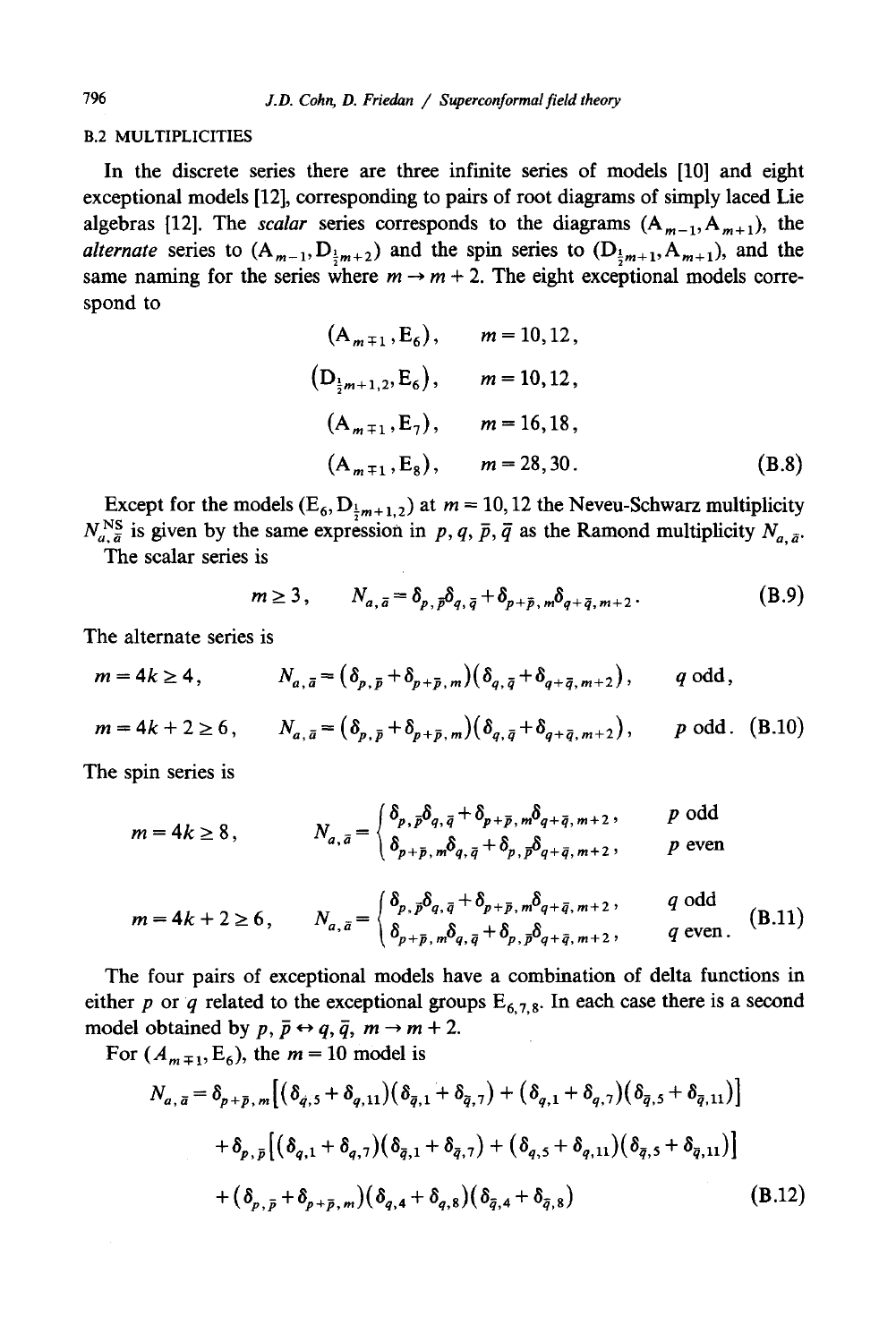and the  $m = 12$  model is obtained by exchanging p,  $\bar{p} \leftrightarrow q, \bar{q}$ .

In the  $(D_{\frac{1}{2}m+1,2} E_6)$ , models,  $N_{a,\bar{a}}$  and  $N_{a,\bar{a}}^{NS}$  are different. For  $m = 10$ ,

$$
N_{a,\bar{a}} = 2(\delta_{p,\bar{p}} + \delta_{p+\bar{p},m})(\delta_{q,4} + \delta_{q,8})(\delta_{\bar{q},4} + \delta_{\bar{q},8}),
$$
\n(B.13)

$$
N_{a,\bar{a}}^{\text{NS}} = (\delta_{p,\bar{p}} + \delta_{p+\bar{p},m})(\delta_{q,1} + \delta_{q,7} + \delta_{q,5} + \delta_{q,11})(\delta_{\bar{q},1} + \delta_{\bar{q},7} + \delta_{\bar{q},5} + \delta_{\bar{q},11}). \quad (B.14)
$$

The  $m = 12$  model is given by exchanging  $p, \bar{p} \leftrightarrow q, \bar{q}$ . These two are the only models with even multiplicities in the Ramond sector, so the only ones where  $I_{a, \bar{a}} = 0$  is possible.

For  $(A_{m+1}, E_7)$ , the  $m = 16$  model is

$$
N_{a,\bar{a}} = (\delta_{p,\bar{p}} + \delta_{p+\bar{p},m}) \begin{pmatrix} (\delta_{q,1} + \delta_{q,17})(\delta_{\bar{q},1} + \delta_{\bar{q},17}) + (\delta_{q,3} + \delta_{q,15})\delta_{\bar{q},9} \\ + (\delta_{q,7} + \delta_{q,11})(\delta_{\bar{q},7} + \delta_{\bar{q},11}) + (\delta_{q,9}\delta_{\bar{q},9}) \\ + (\delta_{q,5} + \delta_{q,13})(\delta_{\bar{q},5} + \delta_{\bar{q},13}) + (\delta_{\bar{q},3} + \delta_{\bar{q},15})\delta_{q,9} \end{pmatrix}
$$
\n(B.15)

and the  $m = 18$  model is obtained by exchanging  $p, \bar{p} \leftrightarrow q, \bar{q}$ .

The  $(A_{m-1}, E_8)$ ,  $m = 28$  model is

$$
N_{a,\bar{a}} = (\delta_{p,\bar{p}} + \delta_{p+\bar{p},m}) \left[ (\delta_{q,1} + \delta_{q,11} + \delta_{q,19} + \delta_{q,29}) (\delta_{\bar{q},1} + \delta_{\bar{q},11} + \delta_{\bar{q},19} + \delta_{\bar{q},29}) + (\delta_{q,7} + \delta_{q,13} + \delta_{q,17} + \delta_{q,23}) (\delta_{\bar{q},7} + \delta_{\bar{q},13} + \delta_{\bar{q},17} + \delta_{\bar{q},23}) \right]
$$
\n(B.16)

and the  $m = 30$  model is obtained by exchanging  $p, \bar{p} \leftrightarrow q, \bar{q}$  and taking  $m \rightarrow m + 2$ .

#### B.3 CHIRALITIES

Chiral asymmetry matrices  $I_{a, \bar{a}}$  are given here for the discrete series models whose absolute multiplicities were given in the previous section.

The scalar series has

$$
m \ge 3, \qquad I_{a,\bar{a}} = \delta_{p,\bar{p}} \delta_{q,\bar{q}} - \delta_{p+\bar{p},m} \delta_{q+\bar{q},m+2}.
$$
 (B.17)

The alternate series has

$$
m = 4k \ge 4, \qquad I_{a,\,\bar{a}} = \left(\delta_{p,\,\bar{p}} - \delta_{p+\bar{p},\,m}\right)\left(\delta_{q,\,\bar{q}} + \delta_{q+\bar{q},\,m+2}\right), \qquad q \text{ odd}
$$

$$
m = 4k + 2 \ge 6
$$
,  $I_{a,\bar{a}} = (\delta_{p,\bar{p}} + \delta_{p+\bar{p},m})(\delta_{q,\bar{q}} - \delta_{q+\bar{q},m+2}),$  *p* odd. (B.18)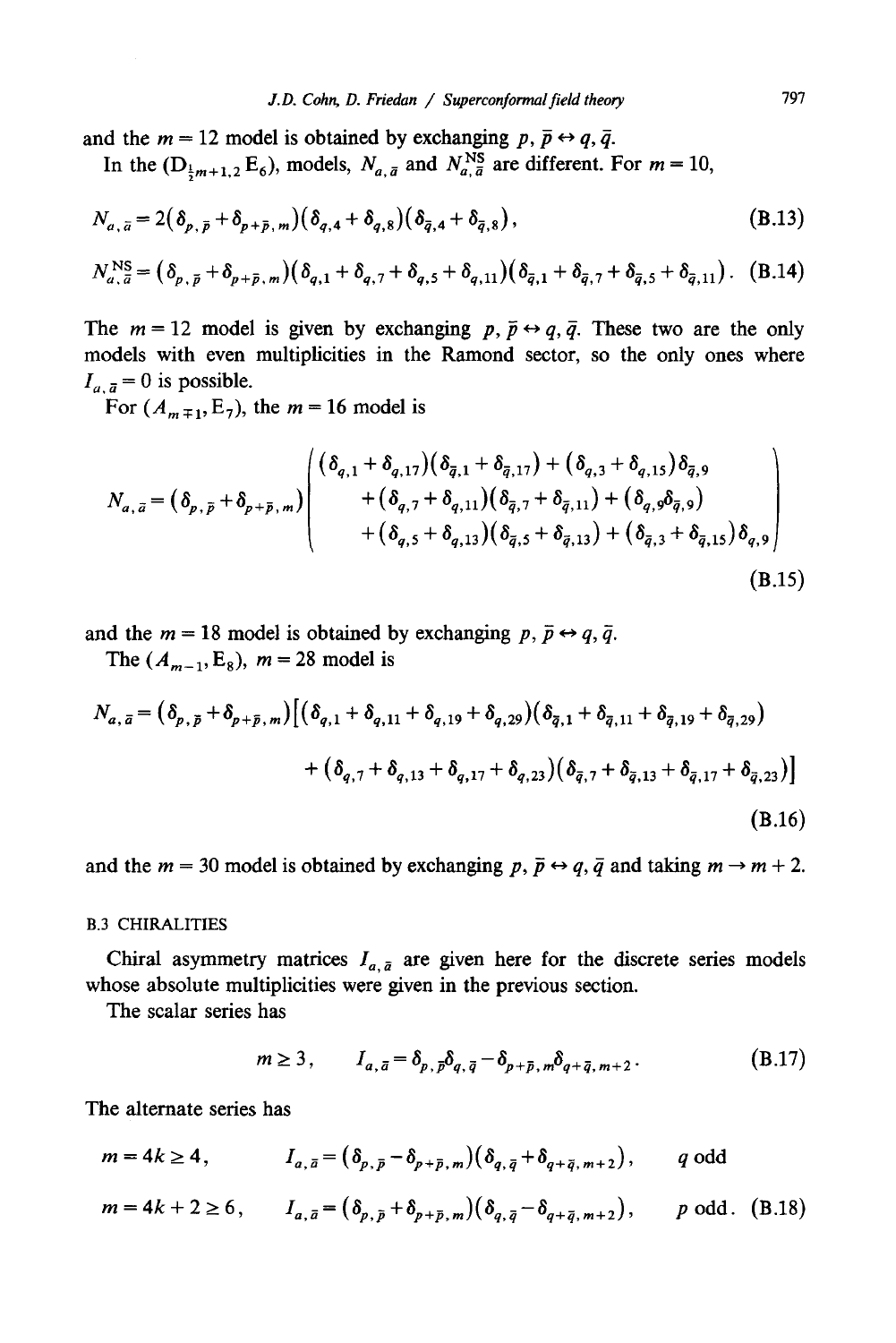The spin series has

$$
m = 4k \ge 8, \qquad I_{a, \bar{a}} = \begin{cases} \delta_{p, \bar{p}} \delta_{q, \bar{q}} - \delta_{p + \bar{p}, m} \delta_{q + \bar{q}, m + 2}, & p \text{ odd} \\ \delta_{p + \bar{p}, m} \delta_{q, \bar{q}} - \delta_{p, \bar{p}} \delta_{q + \bar{q}, m + 2}, & p \text{ even} \end{cases}
$$

$$
m = 4k + 2 \ge 6, \qquad I_{a,\bar{a}} = \begin{cases} \delta_{p,\bar{p}} \delta_{q,\bar{q}} - \delta_{p+\bar{p},m} \delta_{q+\bar{q},m+2}, & q \text{ odd} \\ -\delta_{p+\bar{p},m} \delta_{q,\bar{q}} + \delta_{p,\bar{p}} \delta_{q+\bar{q},m+2}, & q \text{ even.} \end{cases}
$$
(B.19)

For  $(A_{m+1}, E_6)$ , the  $m = 10$  model has

$$
I_{a,\bar{a}} = \delta_{p+\bar{p},m} \left[ (\delta_{q,5} - \delta_{q,11}) (\delta_{\bar{q},1} - \delta_{\bar{q},7}) + (\delta_{q,1} - \delta_{q,7}) (\delta_{\bar{q},5} - \delta_{\bar{q},11}) \right]
$$
  
+  $\delta_{p,\bar{p}} \left[ (\delta_{q,1} - \delta_{q,7}) (\delta_{\bar{q},1} - \delta_{\bar{q},7}) + (\delta_{q,5} - \delta_{q,11}) (\delta_{\bar{q},5} - \delta_{\bar{q},11}) \right]$   
+  $( \delta_{p,\bar{p}} - \delta_{p+\bar{p},m} ) (\delta_{q,4} + \delta_{q,8}) (\delta_{\bar{q},4} + \delta_{\bar{q},8})$  (B.20)

and for  $m = 12$  exchange  $p, \bar{p} \leftrightarrow q, \bar{q}$ .

The  $(D_{\frac{1}{2}m+1,2}, E_6)$ ,  $m = 10,12$  models have

$$
I_{a,\bar{a}} = 0. \tag{B.21}
$$

For  $(A_{m+1}, E_7)$ , the  $m = 16$  model has

$$
I_{a,\bar{a}} = (\delta_{p,\bar{p}} - \delta_{p+\bar{p},m}) \begin{pmatrix} (\delta_{q,1} + \delta_{q,17})(\delta_{\bar{q},1} + \delta_{\bar{q},17}) - (\theta_{q,3} + \delta_{q,15})\delta_{\bar{q},9} \\ + (\delta_{q,7} + \delta_{q,11})(\delta_{\bar{q},7} + \delta_{\bar{q},11}) + (\delta_{q,9}\delta_{\bar{q},9}) \\ + (\delta_{q,5} + \delta_{q,13})(\delta_{\bar{q},5} + \delta_{\bar{q},13}) - (\delta_{\bar{q},3} + \delta_{\bar{q},15})\delta_{q,9} \end{pmatrix}
$$
\n(B.22)

and for the  $m = 18$  model exchange  $p, \bar{p} \leftrightarrow q, \bar{q}$ . For  $(A_{m+1}, E_8)$ , the  $m = 28$  model has

$$
I_{a,b} = (\delta_{p,\bar{p}} - \delta_{p+\bar{p},m}) \Big[ (\delta_{q,1} - \delta_{q,11} - \delta_{q,19} + \delta_{q,29}) (\delta_{\bar{q},1} - \delta_{\bar{q},11} - \delta_{\bar{q},19} + \delta_{\bar{q},29})
$$
  
+ 
$$
(\delta_{q,7} - \delta_{q,13} - \delta_{q,17} + \delta_{q,23}) (\delta_{\bar{q},7} - \delta_{\bar{q},13} - \delta_{\bar{q},17} + \delta_{\bar{q},23}) \Big]
$$
(B.23)

and for the  $m = 30$  model exchange p,  $\bar{p} \leftrightarrow q$ ,  $\bar{q}$ .